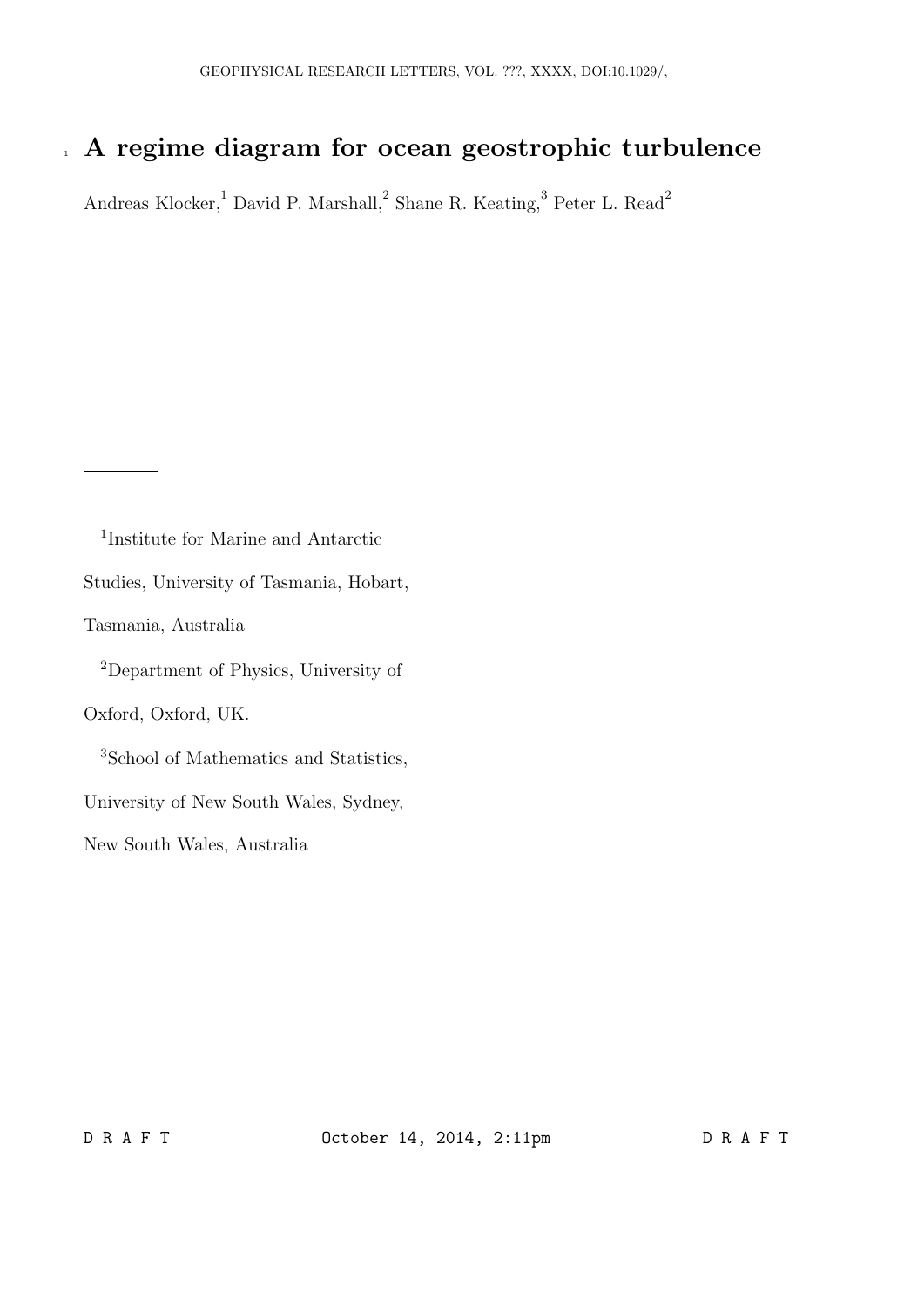<sup>2</sup> A two-dimensional regime diagram for geostrophic turbulence in the ocean is constructed by plotting observation-based estimates of the nondimensional eddy radius and unsuppressed mixing length against a nonlinearity param- eter equal to the ratio of the root-mean square eddy velocity and baroclinic Rossby phase speed. For weak nonlinearity, as found in the tropics, the mix- ing length mostly corresponds to the stability threshold for baroclinic insta- bility whereas the eddy radius corresponds to the Rhines scale; it is suggested that this mismatch is indicative of the inverse energy cascade that occurs at low latitudes in the ocean and the zonal elongation of eddies. At larger val- ues of nonlinearity, as found at mid- and high-latitudes, the eddy length scales are much shorter than the stability threshold, within a factor of 2.5 of the Rossby deformation radius. However, better agreement is found with a tur-<sup>14</sup> bulent  $\beta$  length scale across much of the ocean.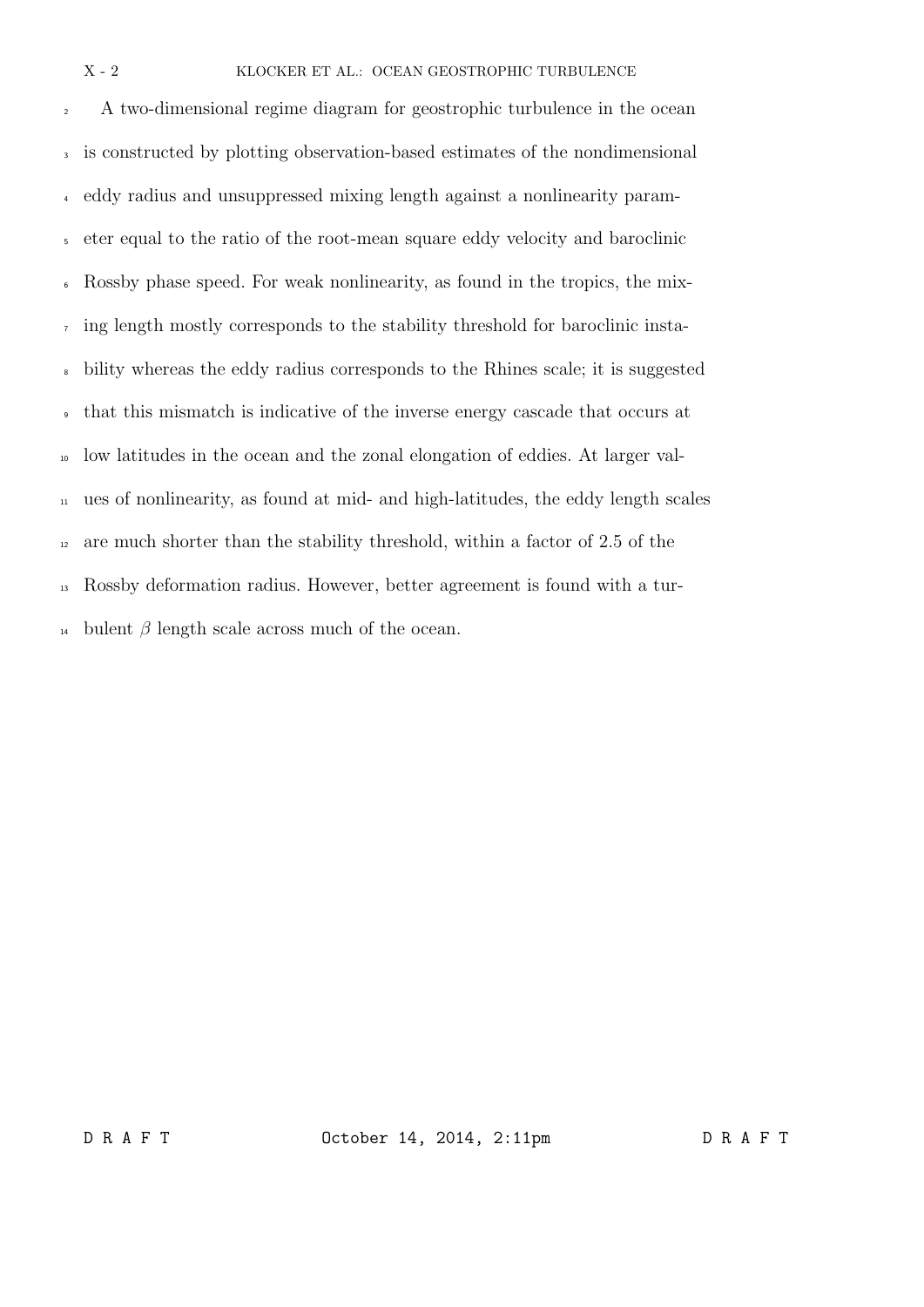# 1. Introduction

<sup>15</sup> The ocean is a turbulent fluid with transient motions on a plethora of spatial and tempo-<sup>16</sup> ral scales. The large-scale circulation is dominated by the turbulent geostrophic eddy field,  $\mu$ <sup>17</sup> with an eddy spatial scale that correlates with the Rossby deformation radius [*Stammer*, <sup>18</sup> 1997. Interactions between the turbulent geostrophic eddies and the large-scale flow have <sup>19</sup> a profound impact on the circulation and stratification of the global ocean [e.g., *Rhines*  $_{20}$  and Young, 1982; Gent et al., 1995; Wolfe and Cessi, 2010; Munday et al., 2013], yet will <sup>21</sup> need to be parameterized in many numerical ocean models for the foreseeable future [e.g.,  $_{22}$  Fox-Kemper et al., 2013].

<sup>23</sup> One common approach to eddy parameterization is to employ mixing length arguments <sup>24</sup> to derive an eddy diffusivity proportional to an eddy velocity multiplied by an eddy length <sup>25</sup> scale. This approach has been used to develop full eddy closures for both the atmosphere and the ocean (e.g., *Bretherton* [1966]; Green [1970]; Stone [1972]; Held and Larichev  $_{27}$  [1996]; *Visbeck et al.* [1997]; *Eden and Greatbach* [2008]; *Marshall and Adcroft* [2010]) but exactly what sets this eddy length scale remains an active topic of research.

<sup>29</sup> The most comprehensive study of eddy length scales has been carried out by Tulloch <sup>30</sup> et al. [2011] who found that observed eddy length scales exceed the energy injection scale <sup>31</sup> at all latitudes, with the latter occurring at scales larger than the deformation radius <sub>32</sub> at high latitudes, and at scales smaller than the deformation radius at low latitudes. <sup>33</sup> Recently, *Klocker and Abernathey* [2014] have used two measures of the eddy length scale <sup>34</sup> in order to estimate eddy diffusivities. The first is the eddy "radius" of *Chelton et al.* <sup>35</sup> [2011]. The second is a mixing length scale inferred from a passive tracer field, modified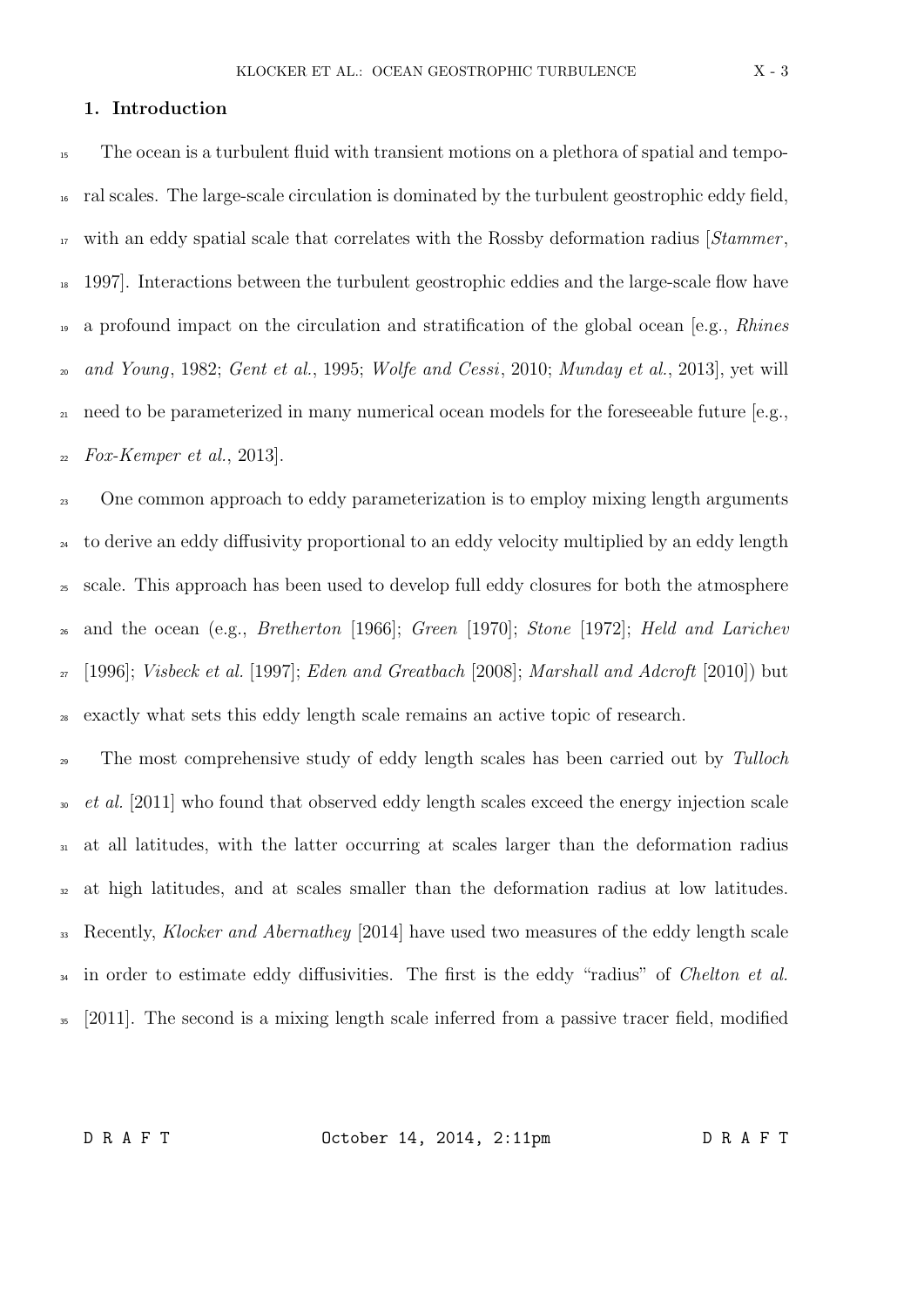<sup>36</sup> to remove the kinematic suppression of mixing by background mean flow [Ferrari and  $Nikurashin$ , 2010; Klocker et al., 2012].

<sup>38</sup> The aim of this short contribution is to introduce a *regime diagram* of geostrophic <sup>39</sup> turbulence in the ocean in which these two observation-based estimates of eddy length <sup>40</sup> scales correspond to different dynamical *regime transitions*. The manuscript is structured <sup>41</sup> as follows. In section 2, we summarize the method of data analysis and describe the <sup>42</sup> regime diagram. In section 3, we physically interpret the observation-based eddy length <sup>43</sup> scales in terms of dynamical regime transitions. A brief concluding discussion is given in section 4.

## 2. The regime diagram

<sup>45</sup> The regime diagram (Fig. 1) is constructed by plotting measures of a nonlinearity <sup>46</sup> parameter, defined as the ratio of the root-mean squared eddy velocity and the Rossby  $\alpha$  phase speed [*Chelton et al.*, 2011], against eddy length scales, normalized by the baroclinic deformation radius. To calculate these variables we use nearly two decades worth of <sup>49</sup> satellite measurements of sea-surface height (SSH). We focus on a region in the Pacific  $\sim$  Ocean, ranging from 60 $\rm{°S}$  to 50 $\rm{°N}$  and 180 $\rm{°W}$  to 230 $\rm{°W}$ , which covers a wide parameter  $_{51}$  space of the regime diagram. The geostrophic flow is close to zonal in this region, enabling <sup>52</sup> us to use zonal averages of flow properties.

 $53$  The nonlinearity parameter, represented by the x-axis in the regime diagram, is defined  $_{54}$  following *Chelton et al.* [2011] as

 $\mathcal{r}$ 

$$
r = \frac{U_{\text{eddy}}}{c},\tag{1}
$$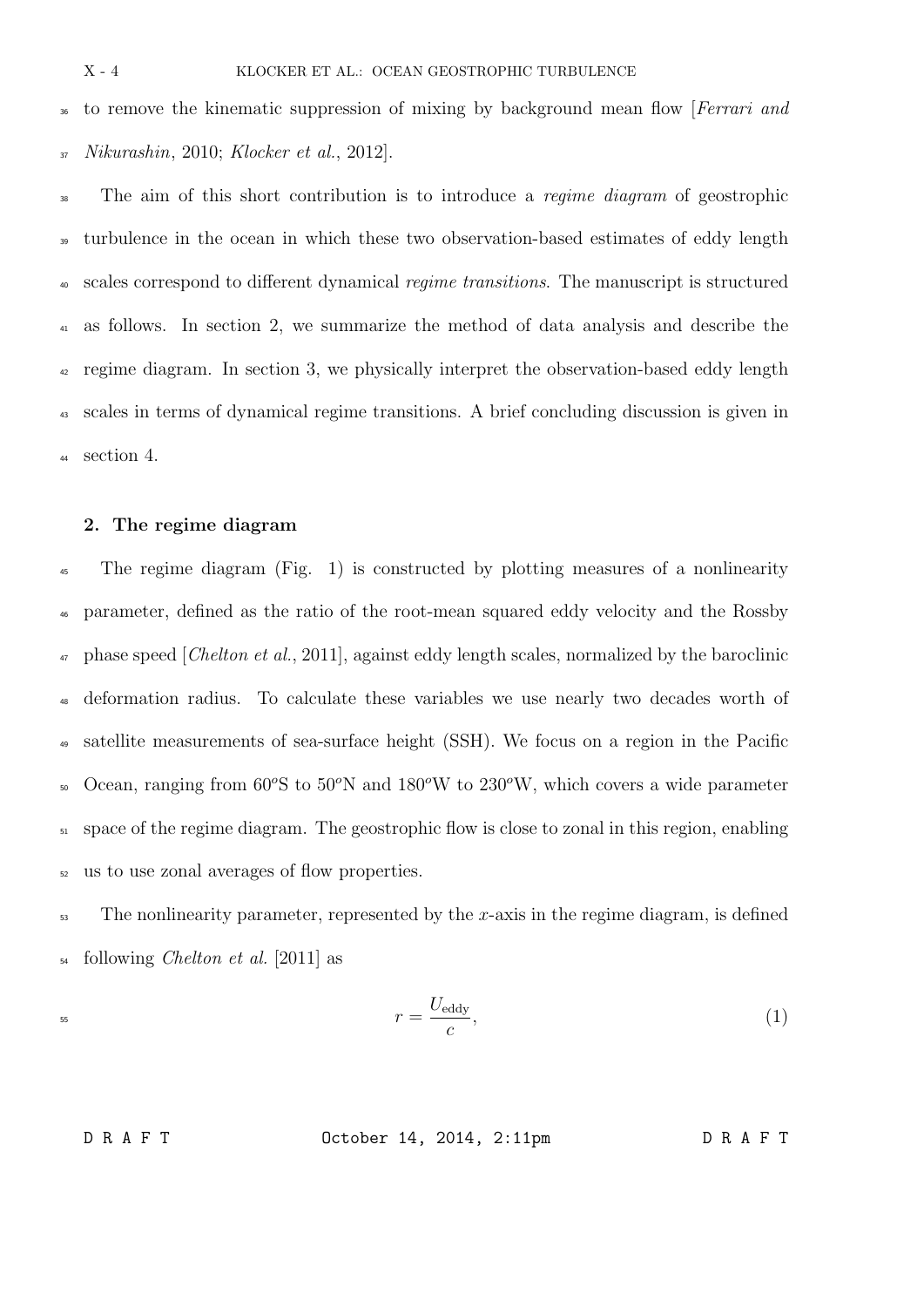<sup>56</sup> where  $U_{\text{eddy}}$  is the root-mean squared eddy velocity,  $c = \beta L_D^2$  is the long Rossby wave  $57$  speed at which nonlinear eddies propagate westward [Cushman-Roisin et al., 1990; Chelton <sup>58</sup> et al., 2007],  $\beta$  is the meridional gradient of the Coriolis parameter and  $L_D$  the deforma- $\frac{1}{59}$  tion radius. Here  $U_{\text{eddy}}$  is calculated using SSH-derived geostrophic velocities. Since the <sup>60</sup> calculation of the deformation radius requires knowledge of the stratification, we employ <sup>61</sup> values for  $L_D$  from Tulloch et al. [2009] who used an ocean state estimate [Forget, 2010],  $\epsilon_2$  i.e., an ocean model strongly constrained to observations, to calculate the Rossby wave <sup>63</sup> speed in the long-wave limit. Note that these methods of estimating  $U_{\text{eddy}}$  and c are both  $\mu$  different to those used by *Chelton et al.* [2007, 2011].

 $65$  The normalized eddy length scales, represented by the y-axis in the regime diagram, <sup>66</sup> can be written as  $L/L_D$ . Here L is either the observed eddy radius,  $L = R_{obs}$ , or the eddy <sup>67</sup> mixing length,  $L = L_{mix}$ .

 $68$  Eddy radii  $R_{obs}$  are calculated using an eddy tracking algorithm based on the same <sup>69</sup> SSH field [*Chelton et al.*, 2011], with the eddy radius being defined as the radius of a  $\pi$  circle of area equal to that enclosed by contours of SSH within the eddy around which  $\eta$  the circum-average speed is maximum.  $R_{obs}/L_D$  is shown as red dots and crosses in Fig.  $\alpha$  1, with dots representing the southern hemisphere and crosses representing the northern <sup>73</sup> hemisphere.

<sup>74</sup> Since the unsuppressed eddy tracer diffusivity is proportional to the eddy velocity mul-<sup>75</sup> tiplied by the eddy length scale, the meridional mixing length  $L_{mix}$  is derived by advecting <sup>76</sup> a numerical tracer in the SSH-derived geostrophic velocity field and removing the sup-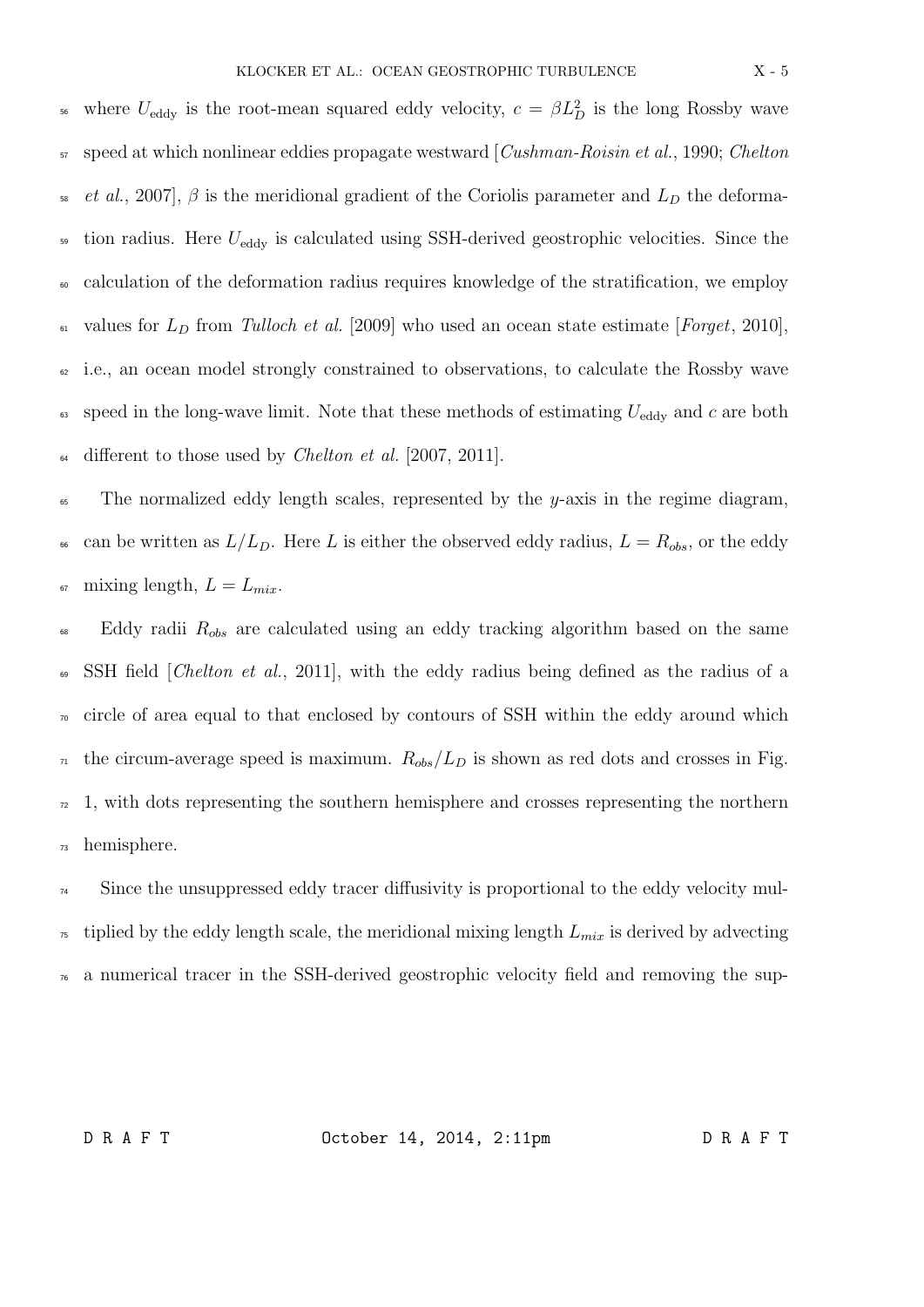$\pi$  pression effect [Klocker and Abernathey, 2014].  $L_{mix}/L_D$  is shown as blue dots and crosses  $78$  in Fig. 1.

<sup>79</sup> To understand the geographical distribution of the nondimensional variables in the <sup>80</sup> regime diagram we distinguish tropics, mid-latitudes and the Southern Ocean in the panels  $\epsilon_{\rm 81}$  on the bottom of Fig. 1. We also plot the nonlinearity parameter (Eq. 1) versus latitude  $\epsilon_{22}$  in Fig. 2. Small values (less than 1) are found in the tropics, with larger values (greater <sup>83</sup> than 1) at mid- and high-latitudes; the maximum values are found in the Southern Ocean. <sup>84</sup> The data used in the regime diagram are the same as used in Klocker and Abernathey <sup>85</sup> [2014]; more detail on their calculation can be found there. The only slight difference to <sup>86</sup> Klocker and Abernathey [2014] is that we plot the normalized eddy radius as opposed to  $\epsilon$  the normalized eddy diameter (their Fig. 5).

#### 3. Regime transitions

 We now come to the main purpose of this manuscript, which is to interpret the observation-based eddy length scales on the regime diagram in terms of pertinent regime transition lines. These regime transitions refer to boundaries along which there is change in dynamical behavior. This change may be abrupt, e.g., through the crossing of a stabil- ity threshold, or gradual, through the dominance of different physical processes to either side of the transition.

## 3.1. Transition from linear to nonlinear dynamics

<sup>94</sup> Flow regimes can be categorized as predominantly linear or nonlinear depending on <sup>95</sup> whether or not an eddy can be regarded as a linear wave disturbance propagating through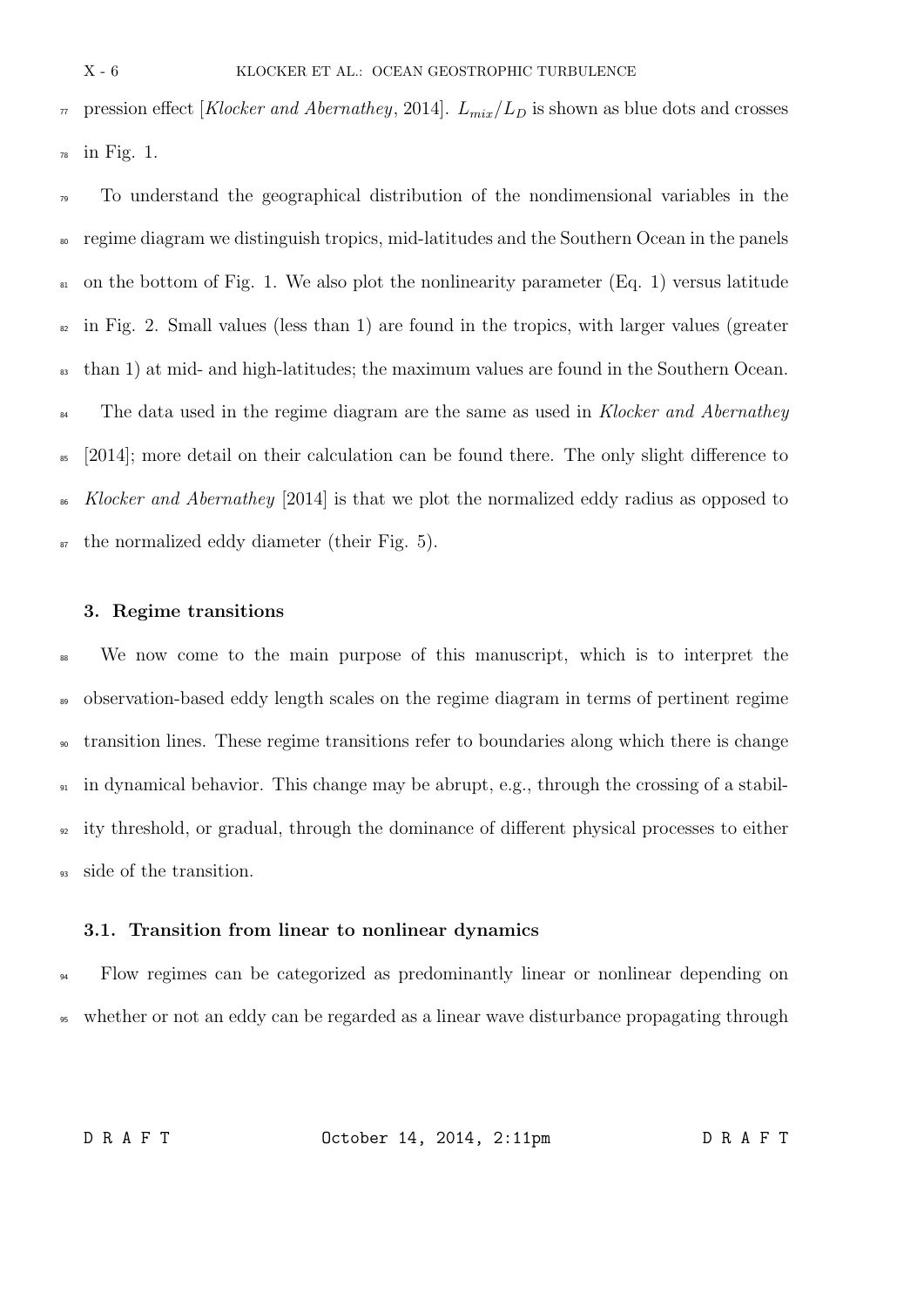<sup>96</sup> a nearly stationary flow. These regimes are distinguished using the *nonlinearity parameter*  $_{97}$  defined in Eq. (1) [Chelton et al., 2011].

<sup>98</sup> If  $r > 1$ , the rotational velocity of the eddy,  $U_{eddv}$ , exceeds its translational velocity, 99 roughly approximated by the long Rossby wave speed, c [Chelton et al., 2007]. Transform-<sup>100</sup> ing coordinates into the co-moving frame results in closed streamlines within the eddy, <sup>101</sup> i.e., an inner core that is able to advect tracers, and an outer ring that is capable of <sup>102</sup> stirring tracers [*Early et al.*, 2011]. If  $r \leq 1$ , the translational velocity of the eddy ex-<sup>103</sup> ceeds its rotational velocity and transforming coordinates into the co-moving frame does <sup>104</sup> not result in closed streamlines within the eddy. The latitude corresponding to  $r = 1$ <sup>105</sup> is termed the critical latitude [Theiss, 2004] and can be used to distinguish regions of <sup>106</sup> isotropic turbulence  $(r > 1)$  from regions with anisotropic turbulence  $(r < 1)$  in which <sup>107</sup> turbulence induces alternating zonal jets [Okuno and Masuda, 2003; Theiss, 2004].

<sup>108</sup> In the regime diagram (Fig. 1) the change from linear to nonlinear dynamics is repre- $_{109}$  sented on the x-axis, with the line at the value of 1 (the magenta line in Fig. 1) being the <sup>110</sup> regime transition line from linear dynamics (for values less than 1) to nonlinear dynamics  $_{111}$  (for values greater than 1).

 The eddy length scales exhibit very different behavior to either side of the transition, with the two measures of eddy length departing from each other in the linear regime, but being broadly indistinguishable from each other in the nonlinear regime. In each of the linear and nonlinear regimes, a distinct functional variation of the eddy length scale with the nonlinearity parameter is obtained.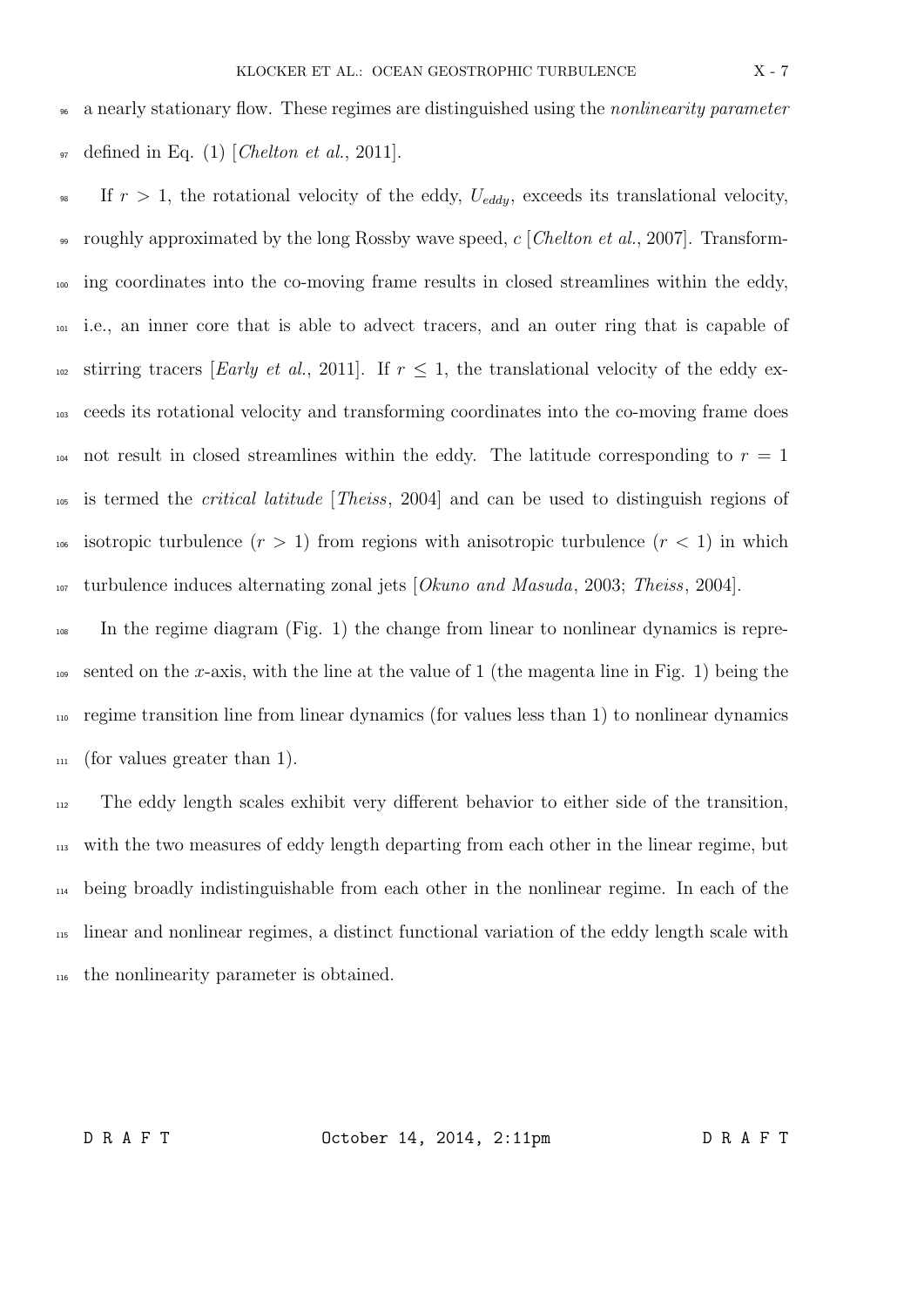# 3.2. Transition from rotation- to stratification-dominated flow

<sup>117</sup> Geophysical turbulence is strongly influenced by rotation and stable stratification with <sup>118</sup> small Rossby number, Ro =  $U/fL$ , and Froude number, Fr =  $U/c_{grav} = U/fL_D$ , where  $119$  U is a characteristic velocity scale, f is the Coriolis parameter, L is a characteristic eddy <sup>120</sup> length scale and  $c_{grav} = fL_D$  is the speed of an internal gravity wave. The relative  $121$  importance of rotation and stratification is quantified by the *Burger number*,

$$
Bu = \frac{\text{Ro}^2}{\text{Fr}^2} = \frac{L_D^2}{L^2}.
$$
\n(2)

 In a rotation-dominated flow, typical length scales are larger than the deformation ra- dius, whereas in stratification-dominated flow, typical length scales are smaller than the deformation radius. In energetically favoured scales of motion in stably-stratified flow, <sup>126</sup> the Burger number is  $O(1)$  leading to length scales of  $O(L_D)$  [Read, 2001].

 $127$  In the regime diagram (Fig. 1) the influence of rotation and stratification is represented <sup>128</sup> on the y-axis, with the line at the value of 1 (the green line in Fig. 1), i.e. length <sup>129</sup> scales equal to the deformation radius, being the regime transition line between rotation-<sup>130</sup> dominated flow (for values greater than 1) to stratification-dominated flow (for values less <sup>131</sup> than 1).

<sup>132</sup> Note that the eddy scale at which the transition occurs from linear to nonlinear dynamics <sup>133</sup> coincides roughly with the transition from stratification- to rotation-dominated flow (more 134 precisely this occurs at  $L/L_D \approx 0.8$ ). In the nonlinear regime, the observed eddy length <sup>135</sup> scales exceed the deformation radius by only a modest amount (typically a factor between <sup>136</sup> 1 and 2, with values of 2.5 in the Southern Ocean); we also observe a much greater spread <sup>137</sup> in both eddy length scales in the rotation-dominated regime  $(L/L_D > 1)$ .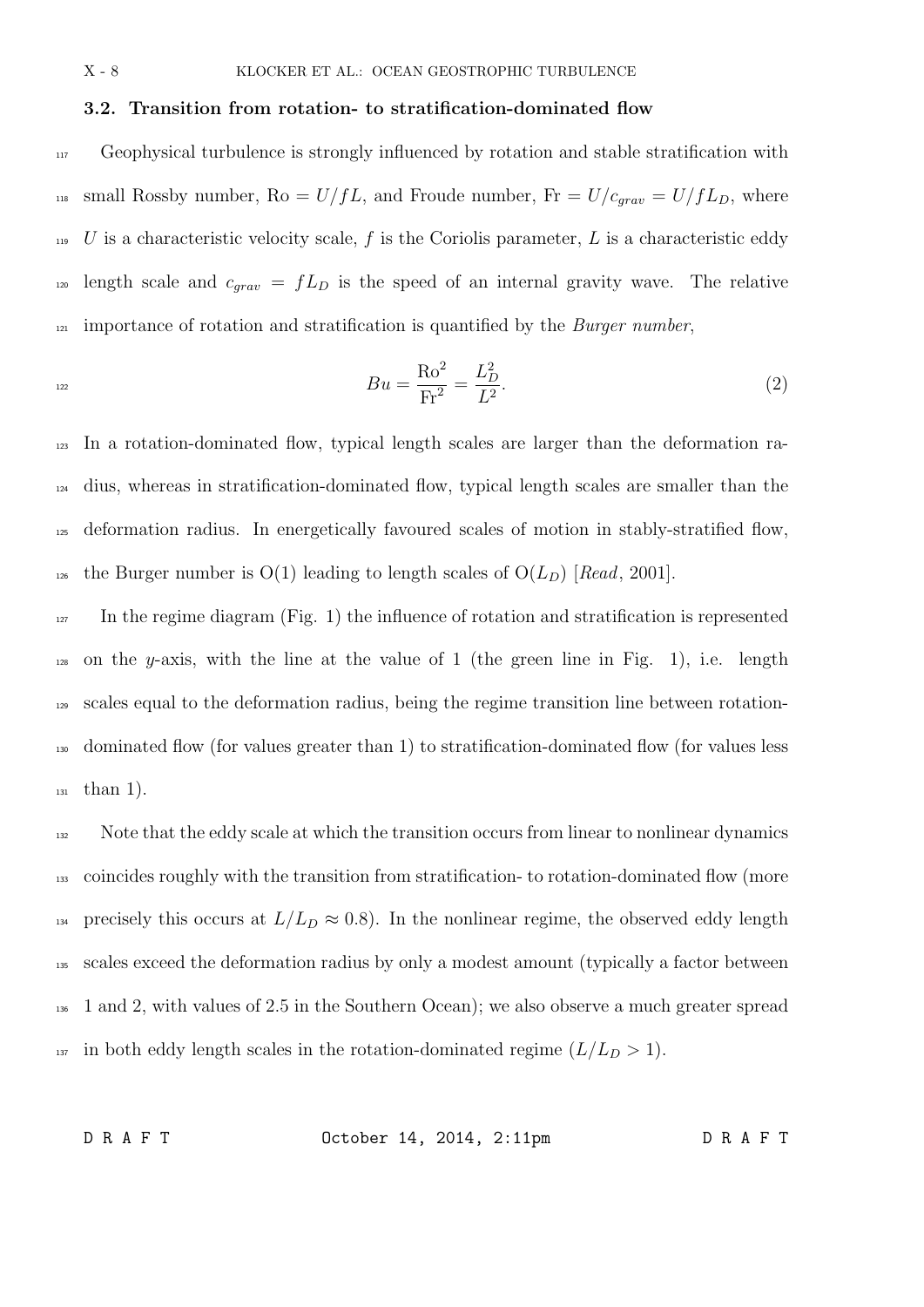### 3.3. Transition from stable to unstable flow

 Mesoscale eddies derive their energy primarily from baroclinic instability. Using the original argument for baroclinic adjustment [Stone, 1978], based on the condition for  $_{140}$  marginal criticality for baroclinic zonal flow in the two-layer quasigeostrophic (QG) model [Phillips, 1951], the criticality parameter can be written [Held and Larichev, 1996] as

$$
\xi = \frac{\overline{U}_{\text{thermal}}}{c} = \frac{\overline{U}_{\text{thermal}}}{\beta L_D^2},\tag{3}
$$

<sup>143</sup> where  $\overline{U}_{\text{thermal}}$  is the mean zonal velocity from the thermal wind relation and  $\xi > 1$  is the criterion or baroclinic instability in an inviscid flow. Equivalently, using the thermal wind relation, this criticality parameter can be expressed as a critical value of the meridional temperature gradient [Stone, 1978].

 $_{147}$  In supercritical mean states,  $\xi > 1$ , the flow is baroclinically unstable leading to turbu- lent flow in the form of mesoscale eddies, possibly with an inverse energy cascade from the scale of the instability towards the Rhines scale through nonlinear eddy-eddy interactions. These mesoscale eddies then enhance the meridional eddy flux of temperature, bringing  $_{151}$  the meridional temperature gradient towards its critical value – a process that has been termed baroclinic adjustment [Stone, 1978].

 $\frac{1}{153}$  The criticality parameter  $\xi$  is closely related to the deformation radius, the Rhines scale <sup>154</sup> and the nonlinearity parameter. To see this, we use the result from *Held and Larichev* <sup>155</sup> [1996] that the root-mean squared eddy velocity is related to the mean thermal wind by

$$
U_{\text{eddy}} \approx \frac{L}{L_D} \overline{U}_{\text{thermal}},\tag{4}
$$

<sup>157</sup> derived by scaling the eddy potential vorticity flux and the implied eddy energy produc-<sup>158</sup> tion, and assuming an inverse cascade. Thus the condition for baroclinic instability in

D R A F T October 14, 2014, 2:11pm D R A F T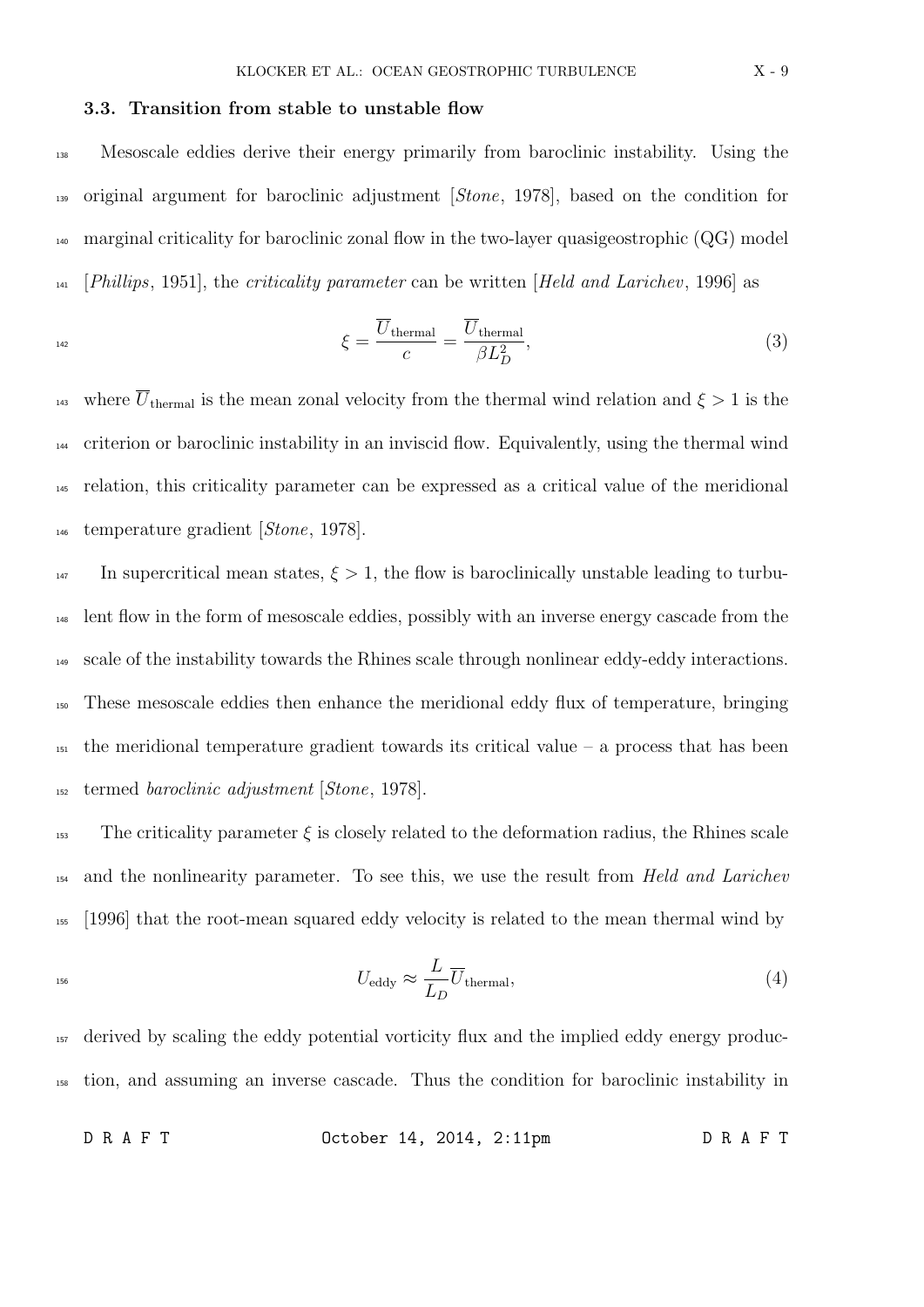this limit can be rewritten

$$
\frac{L}{L_D} \gtrsim r,\tag{5}
$$

 i.e., mesoscale eddies can only grow if their nondimensional length scale exceeds the <sup>162</sup> nonlinearity parameter. In the following we use the term *stability threshold* to describe this transition between baroclinic unstable and stable flow, i.e., the state of marginal criticality.

<sup>165</sup> In the regime diagram (Fig. 1) the stability threshold is shown as a black dashed line, with flow above this line being baroclinically stable and below this line being baroclinically unstable.

 $\frac{1}{168}$  For  $r < 1$  the unsuppressed eddy mixing length scale lies close to the stability threshold over much of the data points (with some smaller values in the northern hemisphere). However, for  $r > 1$  the stability threshold lies within the rotation-dominated regime in which motion along the rotation axis, and hence release of available potential energy, is inhibited by rotational constraints; instead, the energy release occurs on scales comparable to the deformation radius consistent with baroclinic instability theory [Charney, 1948; Eady, 1949; Phillips, 1951. Tulloch et al. [2011] calculated the most unstable length scales for the global ocean and finds that these slightly exceed the deformation radius at <sup>176</sup> mid- and high latitudes, consistent with Fig. 1 for  $r > 1$ .

### 3.4. Transition from weak to strong Rossby elasticity

 Just as stable stratification inhibits vertical motion, so the variation of the Coriolis parameter with latitude inhibits meridional motion. The Rossby restoring force arises through considering the vorticity dynamics acting on a line of fluid parcels and gives rise

D R A F T October 14, 2014, 2:11pm D R A F T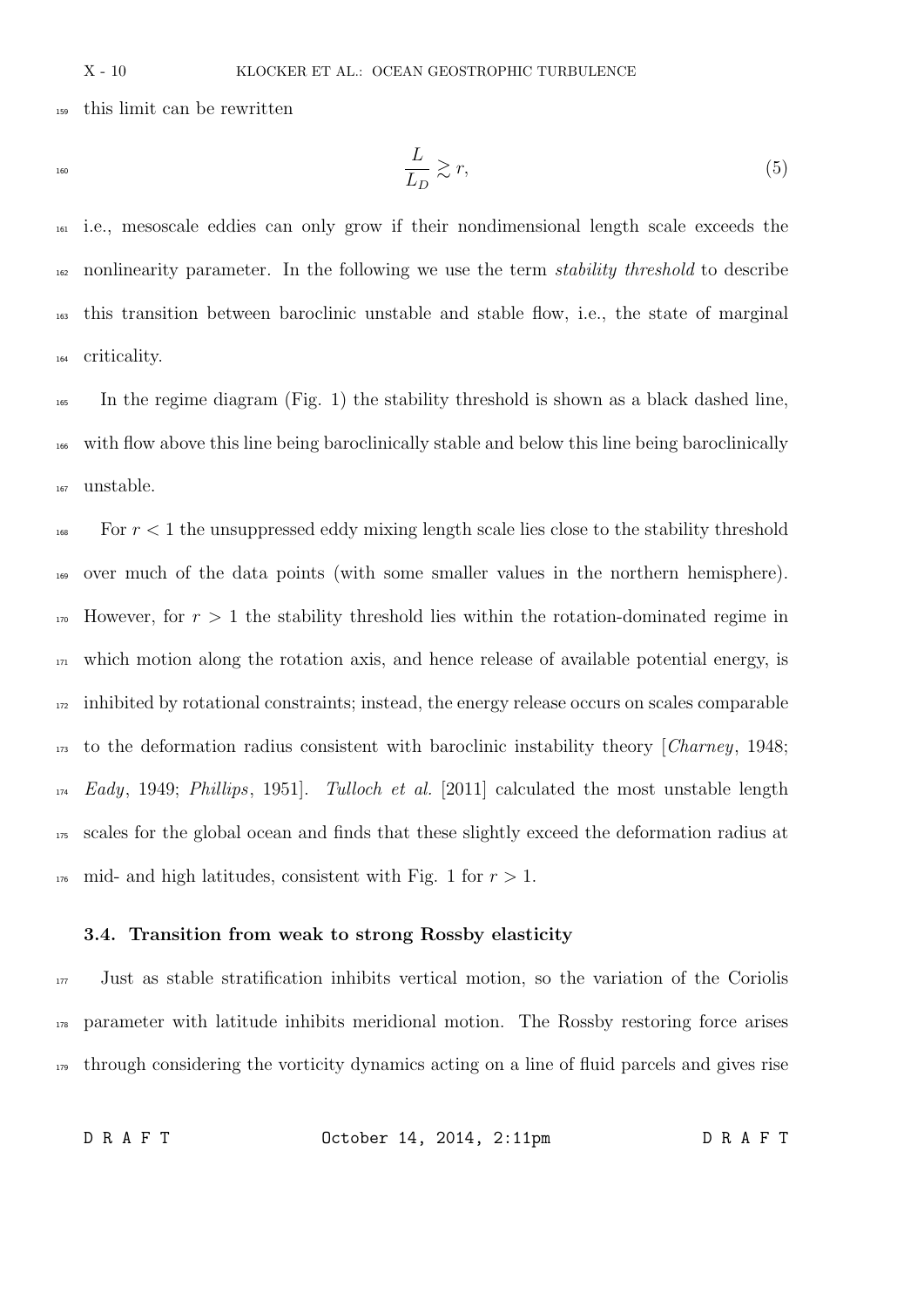<sup>180</sup> to westward propagation. See a standard text such as Vallis [2006] for discussion of the <sup>181</sup> Rossby wave mechanism and *Marshall and Pillar* [2011] for a physical interpretation of <sup>182</sup> the Rossby restoring force.

 $\frac{1}{183}$  The efficiency of the Rossby restoring force or Rossby elasticity [Dritschel and McIntyre, <sup>184</sup> 2008] is quantified by considering the ratio of planetary vorticity variations and relative <sup>185</sup> vorticity anomalies, with the transition occurring at the *Rhines scale*,

$$
L_{\text{Rhines}} = \sqrt{\frac{U_{\text{eddy}}}{\beta}} \tag{6}
$$

 $187$  [Rhines, 1975]. In the regime diagram (Fig. 1) the transition from weak to strong Rossby <sup>188</sup> elasticity is represented by the thick black line.

 Below this transition, Rossby elasticity is insufficient to prevent turbulent mixing across latitude circles, whereas above this transition, strong Rossby elasticity prevents significant meridional displacements and Rossby waves dominate [although see Sukoriansky et al., 2007, for a more careful discussion]. An alternative physical interpretation is that closed potential vorticity contours can occur on scales shorter than the Rhines scale, but not <sup>194</sup> above.

<sup>195</sup> For  $r < 1$ , we find that the two nondimensional eddy lengths diverge from each other, with the mixing length coinciding with the stability threshold, but the eddy radius coin-<sup>197</sup> ciding with the Rhines scale. These results may be suggestive of an inverse energy cascade following the ideas of Kraichnan [1967], with energy cascading upscale from the energy injection scale at the stability threshold towards the Rhines scale at which Rossby waves can induce alternating zonal flows [Rhines, 1975; Theiss, 2004].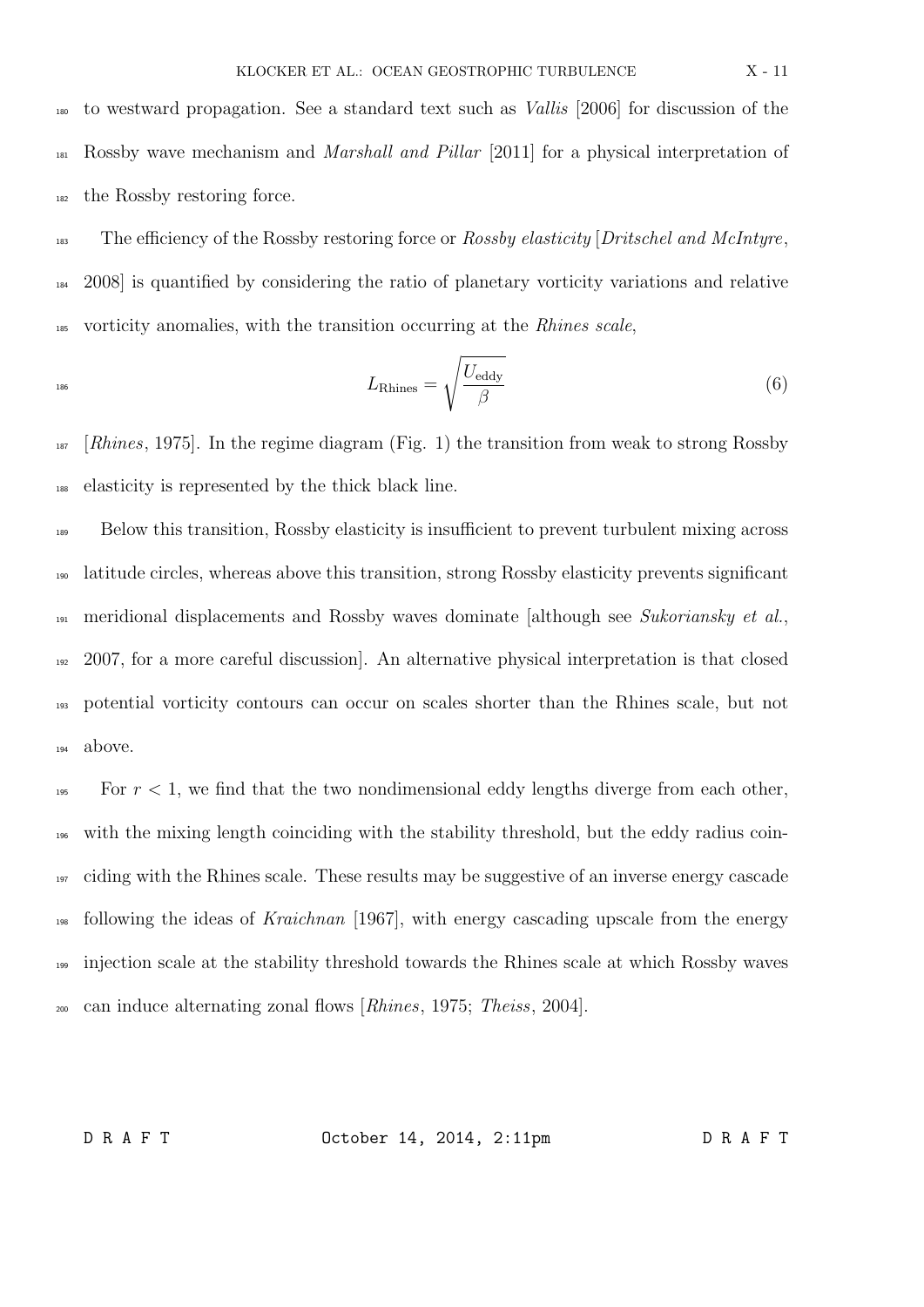#### X - 12 KLOCKER ET AL.: OCEAN GEOSTROPHIC TURBULENCE

<sup>201</sup> For  $r > 1$ , the observed eddy scales coincide with each other and are much shorter than <sup>202</sup> the Rhines scale. The latter can be understood by rewriting the nonlinearity parameter,  $_{203}$  using Eq. (6), as

$$
r = \left(\frac{L_{\text{Rhines}}}{L_D}\right)^2 \tag{7}
$$

 and recalling that the observed eddy length scales are roughly equal to (a small multiple of) the deformation scale in this regime. Consistent with Tulloch et al. [2011], the observed <sub>207</sub> eddy scales are very much smaller than the Rhines scale in this regime. Tulloch et al. [2011] identify a slight mismatch between the energy injection scale and observed eddy length scale which they identify with a limited inverse cascade.

#### 3.5. Turbulent  $\beta$  scale

<sup>210</sup> Finally, we discuss the relation of our results to the length scale formed from the turbu- $_{211}$  lent energy flux or injection rate,  $\epsilon$ , and the meridional gradient in the Coriolis parameter  $_{212}$  [*Vallis and Maltrud*, 1993],

$$
L_{\beta} = \frac{\epsilon^{1/5}}{\beta^{3/5}}.\tag{8}
$$

<sup>214</sup> Vallis [2006] argues that this turbulent  $\beta$  scale is more fundamental than the Rhines scale <sup>215</sup> to the extent that the energy flux is less likely to depend on  $\beta$  than the root-mean squared 216 eddy velocity. Moreover Sukoriansky et al. [2007] have argued that the turbulent  $\beta$  scale <sup>217</sup> and Rhines scale can differ and that the latter is a more accurate measure of the threshold <sup>218</sup> of anisotropization of the inverse cascade through the transition from turbulent to Rossby <sup>219</sup> wave dynamics. A key nondimensional parameter describing a transition in turbulent <sup>220</sup> flows with a β effect is therefore the ratio of the Rhines scale to the turbulent β scale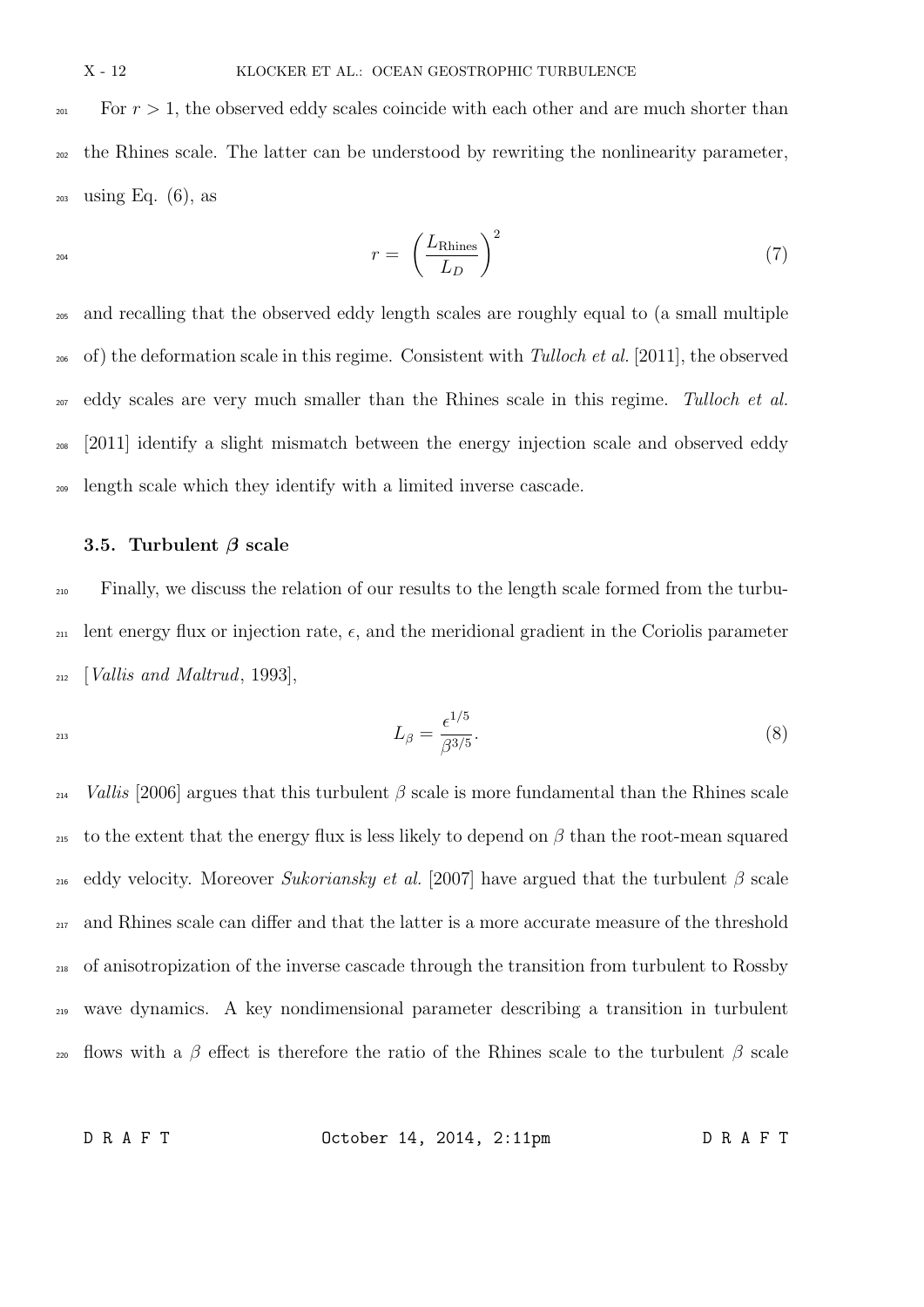$_{221}$  [Sukoriansky et al., 2007]

$$
R_{\beta} = \frac{L_{Rhines}}{L_{\beta}}.\tag{9}
$$

<sup>223</sup> Using the present definitions of  $L_{\text{Rhines}}$  and  $L_{\beta}$ , the zonostrophic regime of *Galperin et al.* [2006] is characterized by  $R_\beta \gtrsim \sqrt{\ }$ <sup>224</sup> et al. [2006] is characterized by  $R_\beta \gtrsim \sqrt{2}$  and the frictional regime is characterized by  $R_\beta \lesssim \sqrt{ }$ <sup>225</sup>  $R_\beta \lesssim \sqrt{1.5}$ . As suggested previously by Sukoriansky et al. [2007], the ocean is close to a transitional regime where  $\sqrt{1.5} \le R_\beta \le \sqrt{2}$ 226 a transitional regime where  $\sqrt{1.5} \le R_\beta \le \sqrt{2}$ , which would point towards the inverse <sup>227</sup> cascade in the ocean being arrested short of the Rhines scale.

<sup>228</sup> To test this hypothesis, in Fig. 3, we plot an estimate of the nondimensional turbulent  $\beta$  scale on the same regime diagram as in Fig. 1. We first rewrite this ratio as

$$
\frac{L_{\beta}}{L_{D}} = \frac{\epsilon^{1/5}}{\beta^{1/10} c^{1/2}} \tag{10}
$$

<sup>231</sup> where we have used that  $c = \beta L_D^2$ . The advantage of (10) is that the nondimensional <sup>232</sup> turbulent β scale depends weakly on both  $\epsilon$  and β: the variation in the latter is less  $_{233}$  than 7% between the equator and 60 $^{\circ}$ , and the variation in the former due to an order <sup>234</sup> of magnitude (factor of 10) uncertainty is by a factor of just 1.6. Thus the variation of <sup>235</sup> L<sub>β</sub>/L<sub>D</sub> in (10) is dominated by the variation of the inverse square-root of the Rossby wave speed, c. In Fig. 3, we have taken  $\epsilon = 4 \times 10^{-9}$ , which is in the range of  $\epsilon$  values estimated <sup>237</sup> from satellite observations and high-resolution ocean models by  $[Arbic et al., 2014, their$ <sup>238</sup> Figs. 10 and 11], and chosen to give the best fit to the observation-based data.

<sup>239</sup> We see in Fig. 3 that the theoretical prediction (10) captures much of the observed <sup>240</sup> variation of the observed eddy length scale with latitude, in particular when the latter <sup>241</sup> is identified as the unsuppressed mixing length. In the linear regime,  $r < 1$ , the ratio <sup>242</sup>  $L_{\beta}/L_D$  is able to explain both the near-constant variation of  $L/L_D$  with r in the northern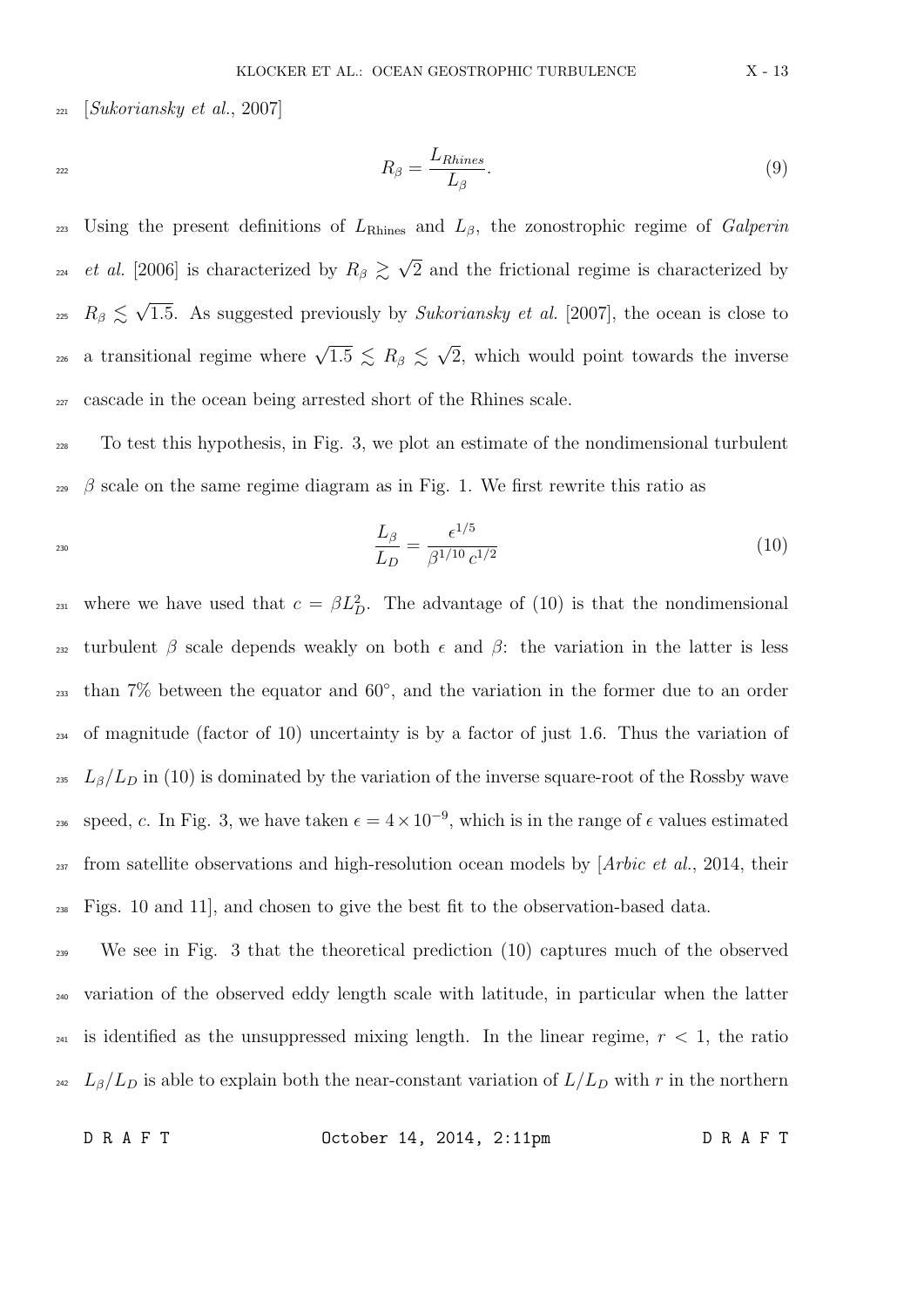<sub>243</sub> hemisphere and the departures from this linear variation in the southern hemisphere. In <sup>244</sup> the moderately nonlinear regime,  $1 < r \lesssim 3.5$ , the ratio  $L_{\beta}/L_D$  explains the systematic <sup>245</sup> discrepancy between the Rhines scale and the observed eddy scale, with the latter being  $_{246}$  smaller by a factor not inconsistent with the transitional regime suggested by Sukoriansky <sup>247</sup> et al. [2007]. At larger values of  $r > 4$ , the ratio  $L_\beta/L_D$  exceed the observed nondimen- $_{248}$  sional eddy length scale, by a substantial amount at the very high values of r obtained <sup>249</sup> in the Southern Ocean (not shown). Nevertheless there is sufficient qualitative similarity <sup>250</sup> between the variation of  $L_{\beta}/L_D$  and  $L/L_D$  with r to suggest the two are closely related, 251 notwithstanding that in reality  $\epsilon$  is far from spatially uniform.

## 4. Concluding remarks

<sup>252</sup> In this paper, we have introduced a two-dimensional regime diagram for geostrophic turbulence in the ocean. The axes correspond to the nonlinearity parameter and the eddy length scale, normalized by the deformation radius. Two observation-based measures of the eddy length scale are plotted on the diagram, corresponding to the eddy radius and the eddy mixing length (with suppression effects of the mean flow removed).

<sup>257</sup> We have shown that the observed eddy length scales coincide roughly with different <sup>258</sup> regime transitions on the diagram. In the linear regime, obtained in the tropics, the eddy <sup>259</sup> radius corresponds to the Rhines scale whereas the eddy mixing length corresponds to <sup>260</sup> the stability threshold. In the nonlinear regime, both the eddy radius and eddy mixing <sub>261</sub> length correspond to (a small multiple of) the deformation radius. These results are  $_{262}$  consistent with previous studies, e.g., Tulloch et al. [2011] and references therein. However, <sup>263</sup> good agreement is obtained between the observed eddy mixing scale and the turbulent  $\beta$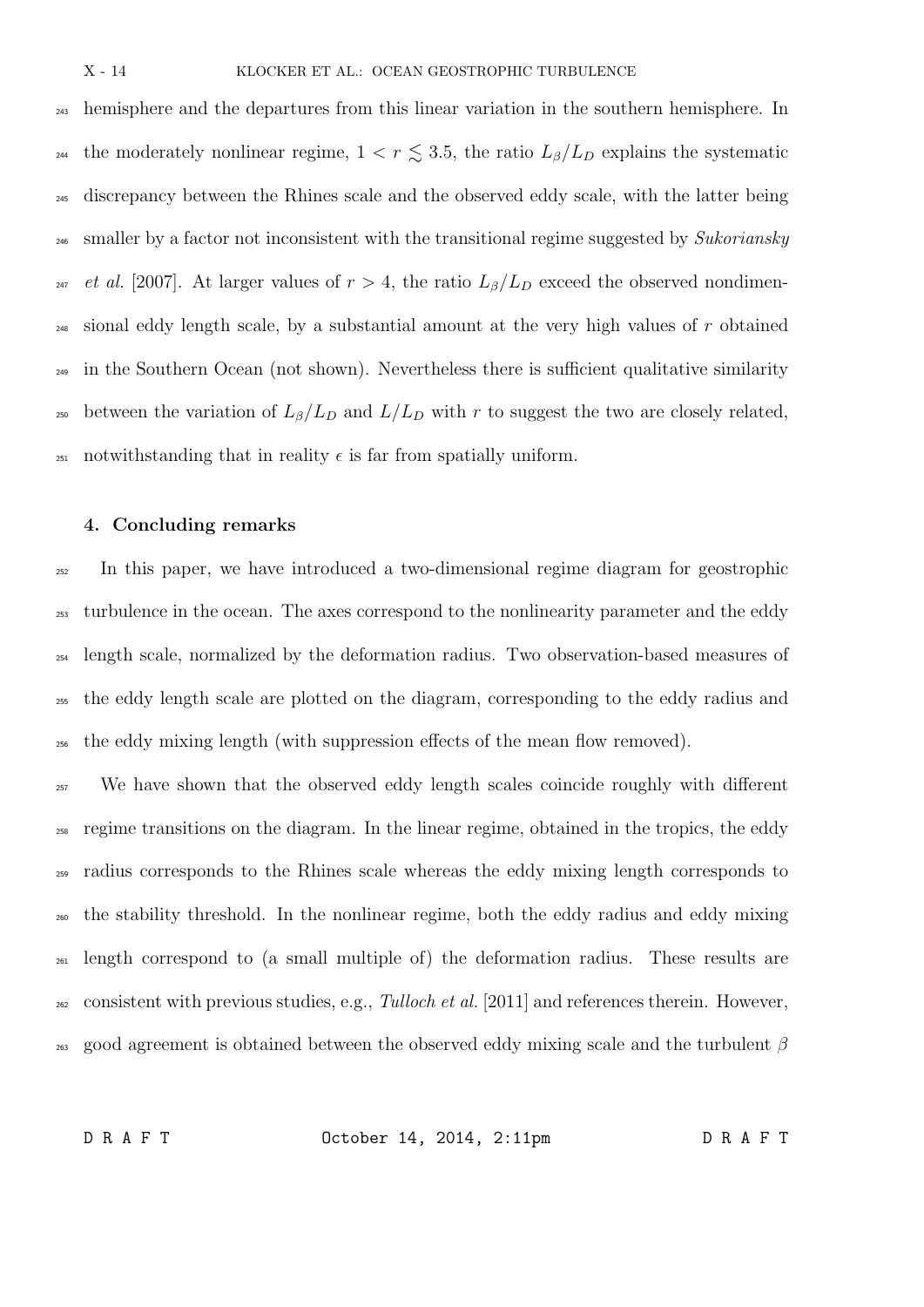<sup>264</sup> scale across a wide range of parameter space, albeit without taking into account spatial <sup>265</sup> variations in the turbulent energy flux.

<sup>266</sup> One limitation of this study is that the role of mean flows has only been taken into <sub>267</sub> account in the calculation of unsuppressed mixing lengths, but effects of the mean flow <sub>268</sub> on the mean potential vorticity gradient, as shown to be important by Theiss [2006], <sup>269</sup> and the advection of baroclinic eddies by depth mean flow [Klocker and Marshall, 2014],  $_{270}$  have been ignored. A further limitation is that we have been unable to fully distinguish <sup>271</sup> between the barotropic and baroclinic components of the flow, for which the properties <sub>272</sub> of the turbulent cascade differ [e.g., *Salmon*, 1998]. These issues should be addressed in <sup>273</sup> future studies.

 The eddy length scale is an important quantity for constructing parameterizations of geostrophic eddies. Specifically mixing length arguments are used to express the eddy diffusivity as proportional to an eddy velocity multiplied by an eddy length scale. The variation of the eddy radius on the regime diagram is broadly consistent with the simple <sub>278</sub> proposal of *Eden and Greatbach* [2008] that the eddy length scale is given by the minimum  $_{279}$  of the Rhines scale and the deformation radius. However, as noted by Fox-Kemper et al. [2013], small differences between the observed eddy length scale and the deformation radius (up to 2.5 in the nonlinear regime) can make a large difference when it comes to practical implementation of a parameterization. A more accurate predictor of the 283 unsuppressed eddy mixing length scale appears to be provided by the turbulent  $\beta$  length scale. This length scale also agrees with the conjecture that the diffusion coefficient of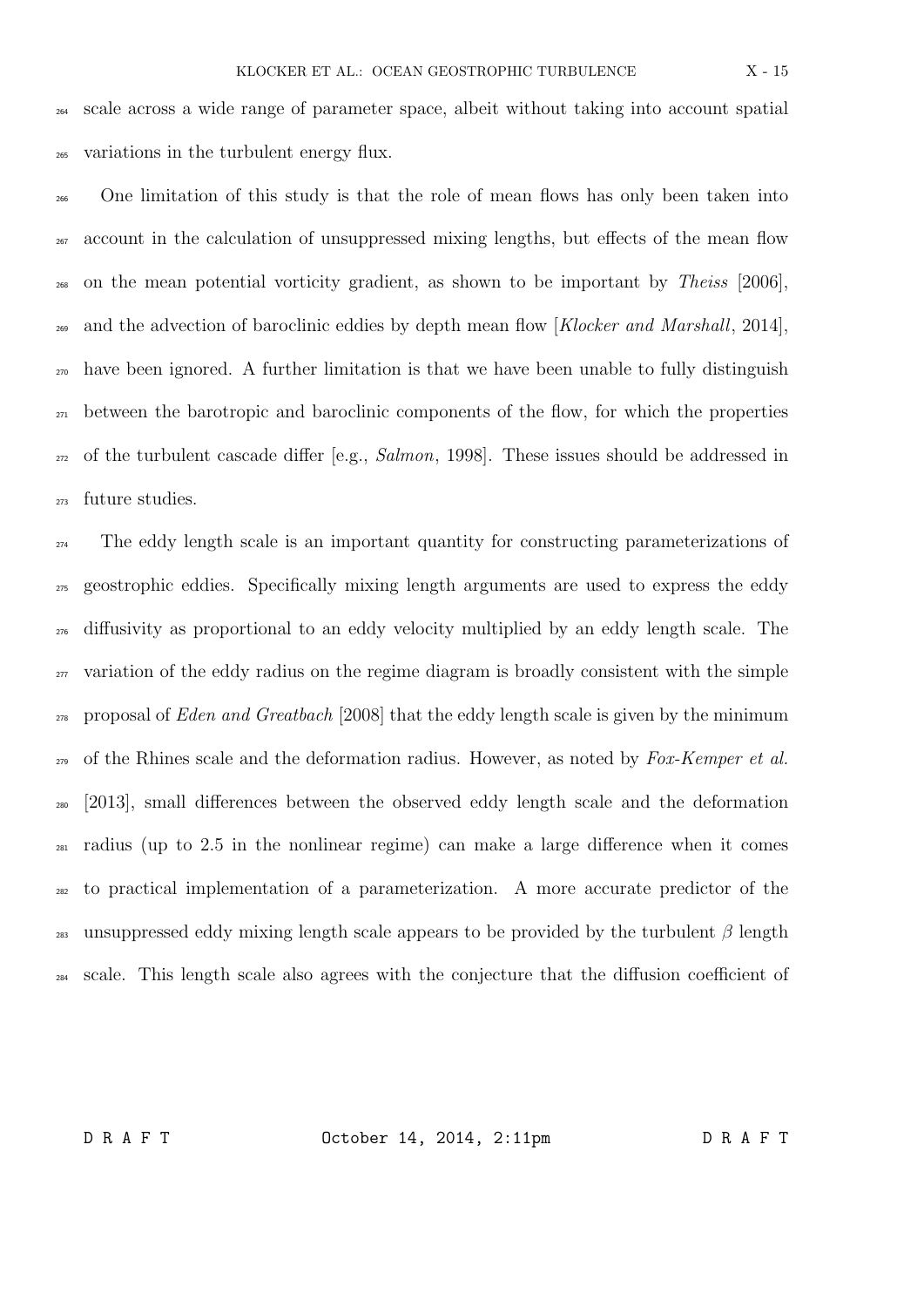<sup>285</sup> the poleward heat transport depends on the turbulent energy flux  $\epsilon$  [Held and Larichev, 1996; Held, 1999; Lapeyre and Held, 2003].

<sup>287</sup> An interesting avenue for future research would be to plot the observed eddy radii and mixing lengths for flows in other rotating, stratified fluids such as the atmospheres of the <sup>289</sup> Earth and giant gas planets, to determine whether the regimes we find in the ocean occur <sub>290</sub> more widely. Work in this direction by *Cho and Polvani* [1996] has shown that using a simple shallow-water model and the observed values of radius, rotation rate, average wind velocity, and mean layer thickness, all of which are used in the calculation of the deformation radius and the Rhines scale, it is possible to reproduce observations of the flow on Jupiter, Saturn, Uranus and Neptune. Additionally, Theiss [2006] showed that when taking into account a finite deformation radius and a zonal mean flow, the nonlinearity parameter is very successful in distinguishing regions with alternating zonal flows and storms on Jupiter. These results therefore suggest that the regime diagram introduced here might be more universal.

**Acknowledgments.** The authors thank Ross Tulloch for providing data and Dudley Chelton, Boris Gaplerin and Michael McIntyre for useful discussions which helped to im-<sup>301</sup> prove this manuscript. This work started during a visit of AK to the University of Oxford supported by an Australian Bicentennial Fellowship. AK was supported by a Australian Research Council Discovery Early Career Researcher Award. SRK was suppported by a UNSW Faculty Research Grant. DPM was partially supported by the Oxford Martin 305 School.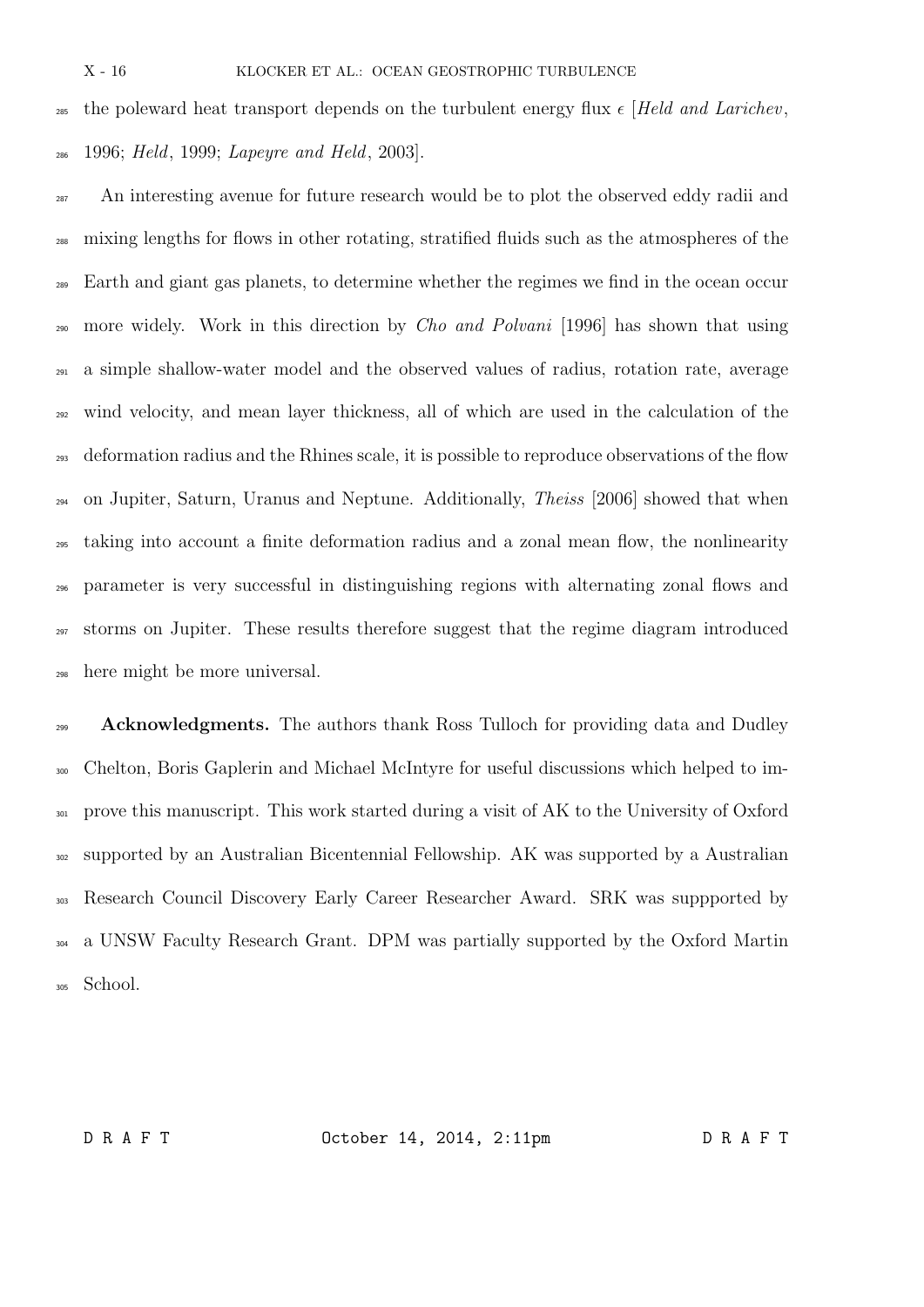# References

- <sup>306</sup> Arbic, B. K., M. M¨uller, J. G. Richman, J. F. Shriver, A. J. Morton, R. B. Scott,
- $S<sub>307</sub>$  G. Sérazin, and T. Penduff (2014), Geostrophic turbulence in the frequency-wavenumber
- <sup>308</sup> domain: Eddy-driven low-frequency variability, J. Phys. Oceanogr., 44, 2025–2069.
- 309 Bretherton, F. P. (1966), Critical layer instability in baroclinic flows, Quart. J. Roy. <sup>310</sup> Meteor. Soc., 92, 325–334.
- $_{311}$  Charney, J. G. (1948), On the scale of atmospheric motions, *Geofys. Publ. Oslo, 17,* 1–17.
- <sup>312</sup> Chelton, D. B., M. G. Schlax, R. M. Samelson, and R. A. de Szoeke (2007),
- <sup>313</sup> Global observations of large oceanic eddies, *Geophys. Res. Lett.*, 34, L15,606, 314 doi:10.1029/2007GL030,812.
- <sup>315</sup> Chelton, D. B., M. G. Schlax, and R. M. Samelson (2011), Global observations of nonlinear <sup>316</sup> mesoscale eddies, Prog. Oceanogr., 91, 167–216.
- <sup>317</sup> Cho, J. Y.-K., and M. Polvani (1996), The morphogenesis of bands and zonal winds in <sup>318</sup> the atmosphere on the giant outer planets, *Science*, 273, 335–337.
- <sup>319</sup> Cushman-Roisin, B., E. P. Chassignet, and B. Tang (1990), Westward motion of mesoscale <sup>320</sup> eddies, J. Phys. Oceanogr., 20, 758,768.
- <sup>321</sup> Dritschel, D. G., and M. E. McIntyre (2008), Multiple jets as PV staircases: The Phillips
- $\text{4}^{322}$  effect and the resilience of eddy-transport barriers, J. Atmos. Sci., 65, 855–874.
- $\text{Bady, E. T. (1949)}$ , Long waves and cyclone waves, Tellus, 1, 33–52.
- $_{324}$  Early, J. J., R. M. Samelson, and D. B. Chelton  $(2011)$ , The evolution and propagation
- $325$  of quasigeostrophic ocean eddies., J. Phys. Oceanogr., 41, 1535–1555.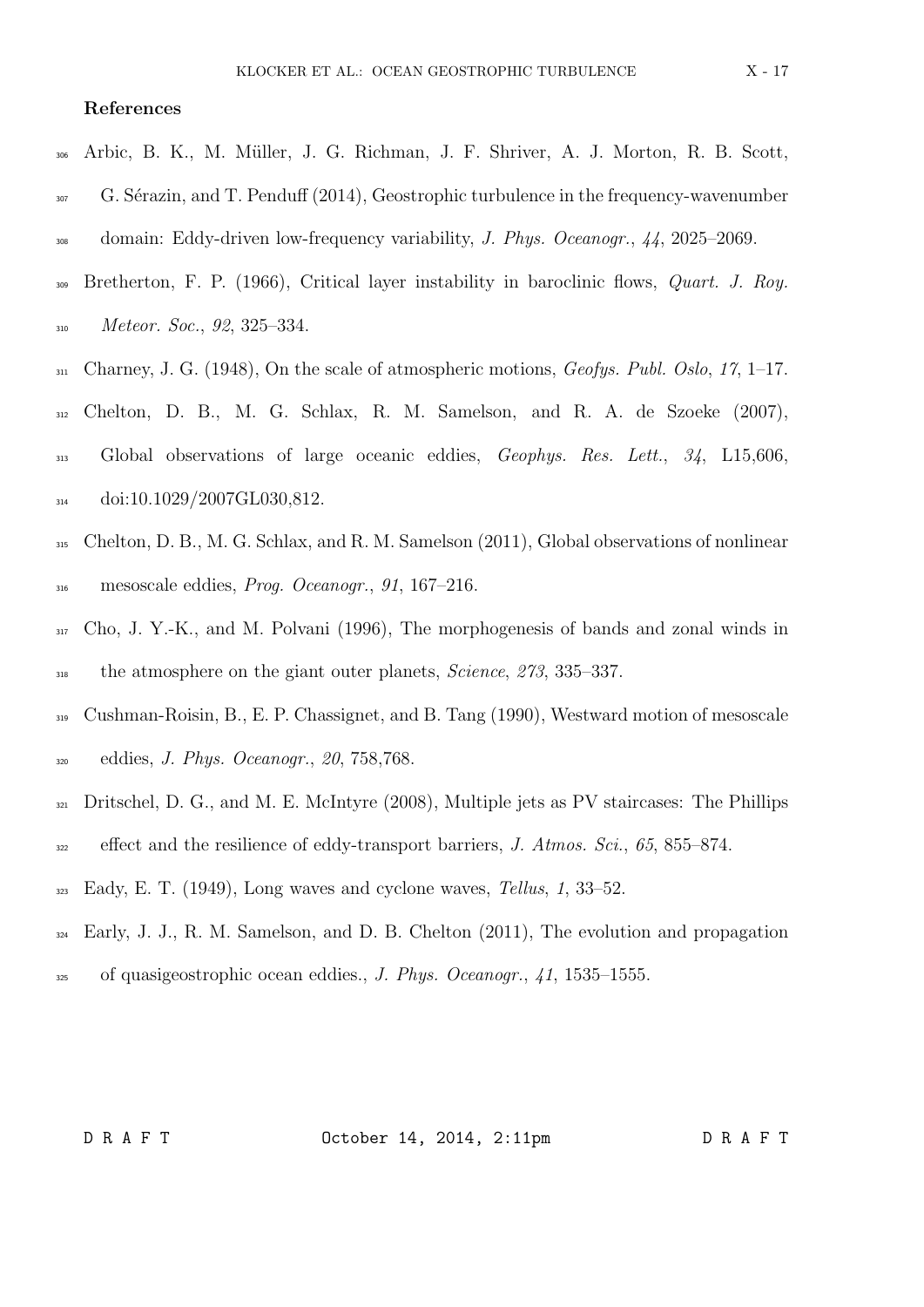- X 18 KLOCKER ET AL.: OCEAN GEOSTROPHIC TURBULENCE
- <sup>326</sup> Eden, C., and R. J. Greatbach (2008), Towards a mesoscale eddy closure, *Ocean Modell.*,  $20, 223 - 239.$
- Ferrari, R., and M. Nikurashin (2010), Suppression of eddy diffusivity across jets in the Southern Ocean, J. Phys. Oceanogr., 40, 1501–1519.
- Forget, G. (2010), Mapping ocean observations in a dynamical framework: A 2004-06 331 ocean atlas, *J. Phys. Oceanogr.*, , 1201–1221.
- Fox-Kemper, B., R. Lumpkin, and F. O. Bryan (2013), Ocean circulation and climate:
- A 21st century perspective, in Lateral Transport in the Ocean Interior, edited by
- G. Siedler, S. M. Griffies, J. Gould, and J. A. Church, pp. 185–209, Elsevier.
- Galperin, B., S. Sukoriansky, N. Dikovskaya, P. L. Read, Y. H. Yamazaki, and R. Wordsworth (2006), Anisotropic turbulence and zonal jets in rotating flows with a  $\beta$ -effect, *Phys. Scr.*, 13, 83–98.
- Gent, P. R., J. Willebrand, T. J. McDougall, and J. C. McWilliams (1995), Parameterizing eddy-induced tracer transports in ocean circulation models, J. Phys. Oceanogr., 25, 463–474.
- <sup>341</sup> Green, J. S. A. (1970), Transfer properties of the large-scale eddies and the general circu-lation of the atmosphere, *Quart. J. Roy. Meteor. Soc.*, 96, 157–185.
- $_{343}$  Held, I. M. (1999), The macroturbulence of the troposphere, Tellus, 51A, 59–70.
- <sup>344</sup> Held, I. M., and V. D. Larichev (1996), A scaling theory for horizontally homogeneous,  $\frac{3}{45}$  baroclinically unstable flow on a beta plane, J. Atmos. Sci., 53, 946–953.
- Klocker, A., and R. Abernathey (2014), Global patterns of mesoscale eddy properties and diffusivities, J. Phys. Oceanogr.,  $44$ , 1030-1046.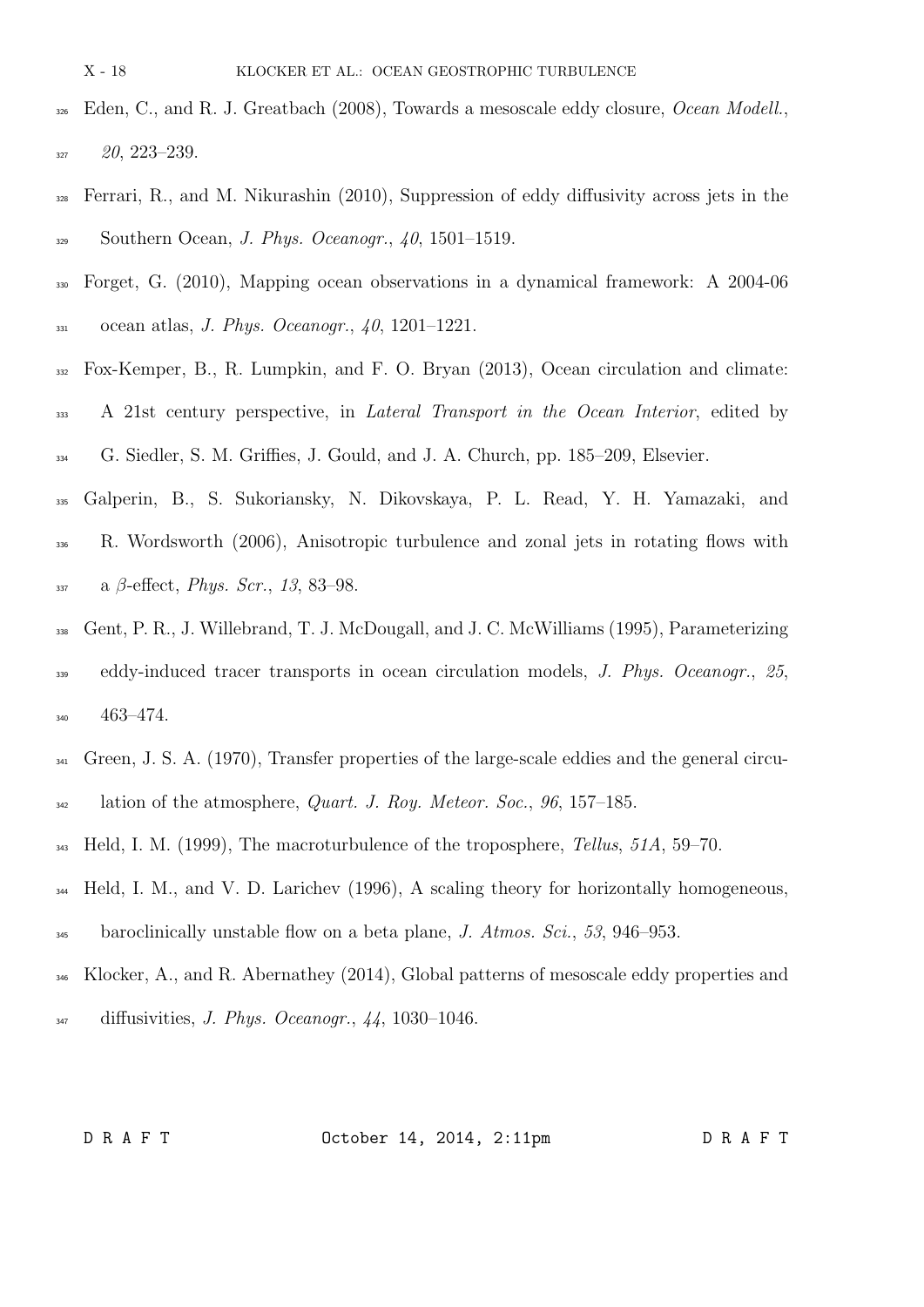- Klocker, A., and D. P. Marshall (2014), Advection of baroclinic eddies by depth mean  $\frac{1}{349}$  flow, *Geophys. Res. Lett.*, 41, 3517–3521.
- Klocker, A., R. Ferrari, and J. H. LaCasce (2012), Estimating suppression of eddy mixing  $\frac{351}{351}$  by mean flows, *J. Phys. Oceanogr.*, 42, 1566–1576.
- Kraichnan, R. H. (1967), Inertial ranges in two-dimensional turbulence, *Phys. Fluids*, 10, 1417–1423.
- Lapeyre, G., and I. M. Held (2003), Diffusivity, kinetic energy dissipation, and closure theories for the poleward eddy heat flux, J. Atmos. Sci., 60, 2907–2916.
- Marshall, D. P., and A. J. Adcroft (2010), Parameterization of ocean eddies: Potential
- 357 vorticity mixing, energetics and Arnold's first stability theorem, Ocean Modell., 32, 188–204.
- Marshall, D. P., and H. R. Pillar (2011), Momentum balance of the wind-driven and meridional overturning circulation, J. Phys. Oceanogr., 41, 960–978.
- Munday, D. R., H. L. Johnson, and D. P. Marshall (2013), Eddy saturation of equilibrated circumpolar currents, J. Phys. Oceanogr., 43, 507–532.
- Okuno, A., and A. Masuda (2003), Effect of horizontal divergence on the geostrophic
- <sup>364</sup> turbulence on a beta-plane: Suppression of the Rhines effect, *Phys. Fluids.*, 15, 56–65.
- Phillips, N. A. (1951), A simple three-dimensional model for the study of large-scale extratropical flow patterns, J. Meteor., 8, 381–393.
- $\frac{367}{367}$  Read, P. (2001), Transition to geostrophic turbulence in the laboratory, and as a paradigm <sup>368</sup> in atmospheres and oceans, Survey Geophys., 22, 265–317.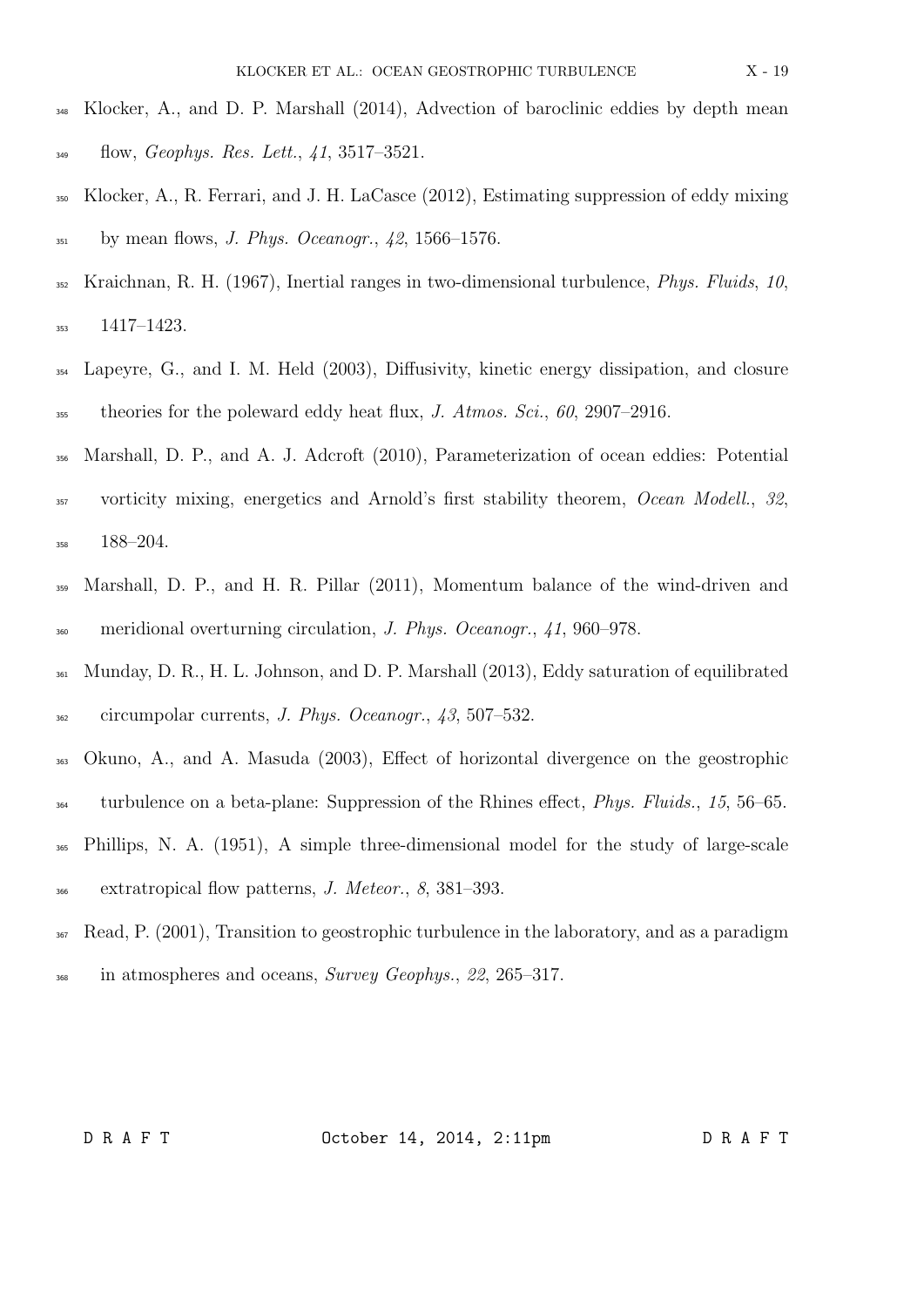- X 20 KLOCKER ET AL.: OCEAN GEOSTROPHIC TURBULENCE
- Rhines, P., and W. Young (1982), Homogenization of potential vorticity in planetary gyres, J. Fluid Mech., 122, 347–367.
- 371 Rhines, P. W. (1975), Waves and turbulence on a  $\beta$ -plane, J. Fluid Mech., 69, 417–443.
- 372 Salmon, R. (1998), Lectures on Geophysical Fluid Dynamics, Oxford University Press.
- Stammer, D. (1997), Global characteristics of ocean variability estimated from regional 374 TOPEX/POSEIDON altimeter measurements, J. Phys. Oceanogr., 27, 1743–1769.
- Stone, P. H. (1972), A simplified radiative-dynamical model for the static stability of rotating atmospheres, J. Atmos. Sci., 29, 405–418.
- Stone, P. H. (1978), Baroclinic adjustment, J. Atmos. Sci., 35, 561–571.
- Sukoriansky, S., B. Galperin, and N. Dikovskaya (2007), On the arrest of inverse energy cascade and the Rhines scale, J. Atmos. Sci., 64, 3312–3327.
- Theiss, J. (2004), Equatorward energy cascade, critical latitude, and the predominance of cyclonic vortices in geostrophic turbulence, J. Phys. Oceanogr., 34, 1663–1678.
- 382 Theiss, J. (2006), A generalized Rhines effect and storms on Jupiter, Geophys. Res. Lett.,
- 383 33, doi:10.1029/2005GL025,379.
- Tulloch, R., J. Marshall, and K. S. Smith (2009), Interpretation of the propagation of
- surface altimetric observations in terms of planetary waves and geostrophic turbulence,
- J. Geophys. Res., 114, C02,005, doi:10.1029/2008JC005,055.
- Tulloch, R., J. Marshall, C. Hill, and K. S. Smith (2011), Scales, growth rates and spectral <sup>388</sup> fluxes of baroclinic instability in the ocean, *J. Phys. Oceanogr.*, 41, 1057–1076.
- Vallis, G. K. (2006), Atmospheric and Oceanic Fluid Dynamics, 745 pp., Cambridge Uni-versity Press.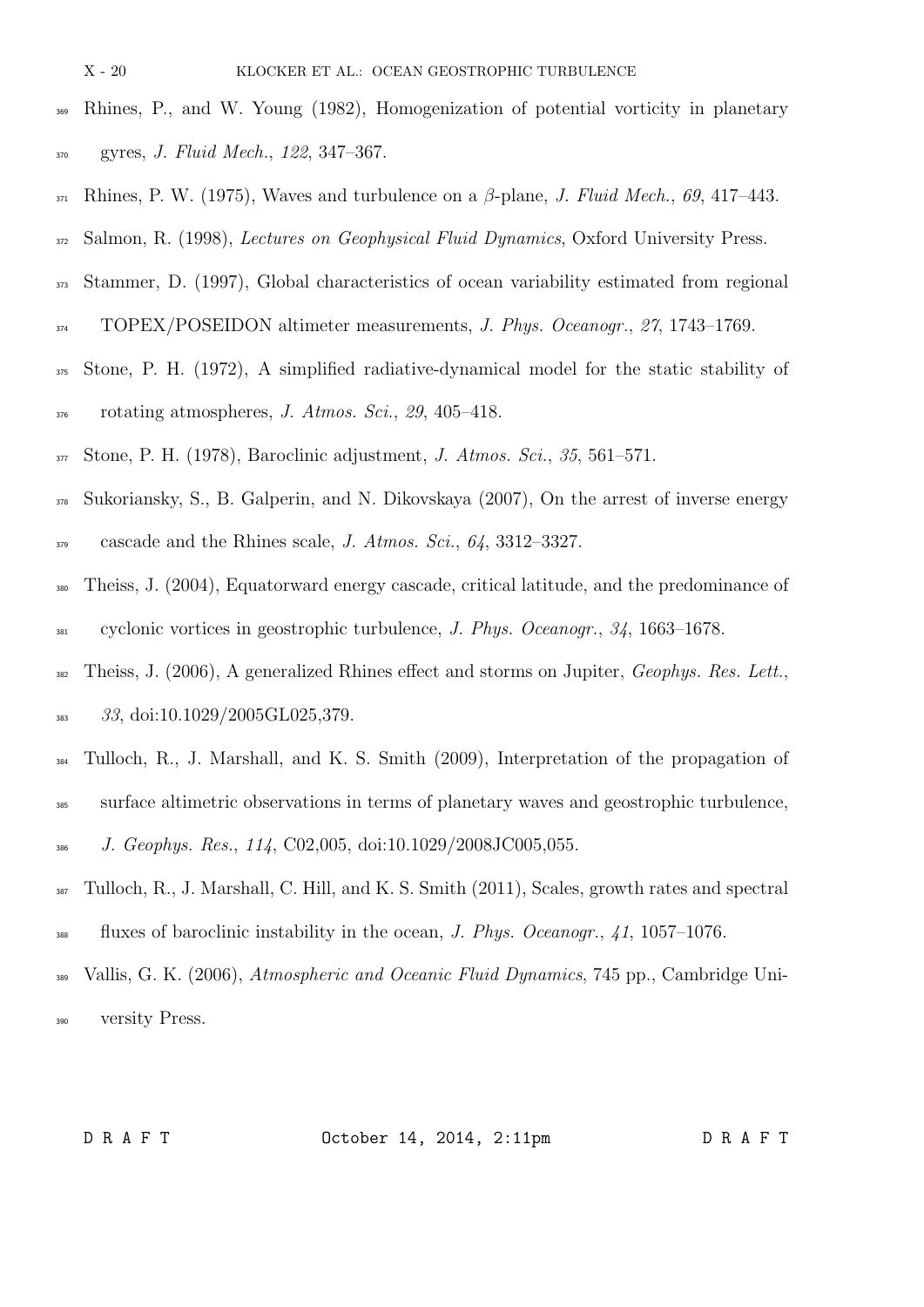- Vallis, G. K., and M. E. Maltrud (1993), Generation of mean flows and jets on a beta
- plane over topography, J. Phys. Oceanogr., 23, 1346–1362.
- Visbeck, M., J. Marshall, and T. Haine (1997), Specifcation of eddy transfer coefficients in coarse-resolution ocean circulation models, J. Phys. Oceanogr., 27, 381–403.
- Wolfe, C. L., and P. Cessi (2010), What sets the strength of the middepth stratification
- 396 and overturning circulation in eddying ocean models?, J. Phys. Oceanogr., 40, 1520–
- 1538.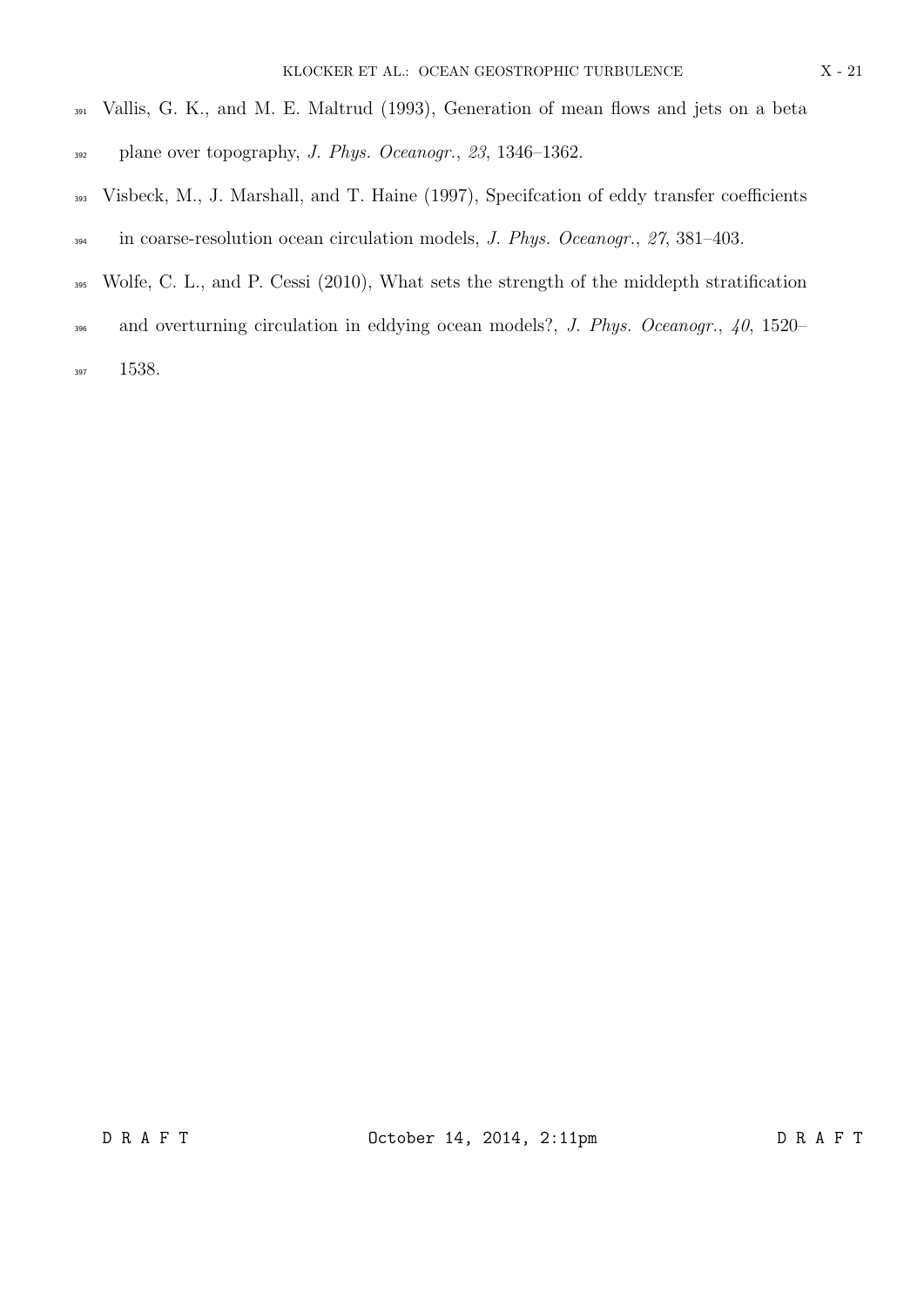

Figure 1. The regime diagram for ocean geostrophic turbulence. The axes correspond to the nonlinearity parameter, r, and the nondimensional eddy length scales,  $L/L<sub>D</sub>$ . The blue symbols correspond to the nondimensional eddy radius and the red symbols to the nondimensional mixing length; dots are for the southern hemisphere and crosses for the northern hemisphere. The dashed black line is the stability threshold, the solid black line is the Rhines scale, the magenta line is the nonlinearity transition, and the green line is the deformation radius. These lines represent regime transitions from one dynamical regime to another as indicated in the upper panels. For further details, see the main text.